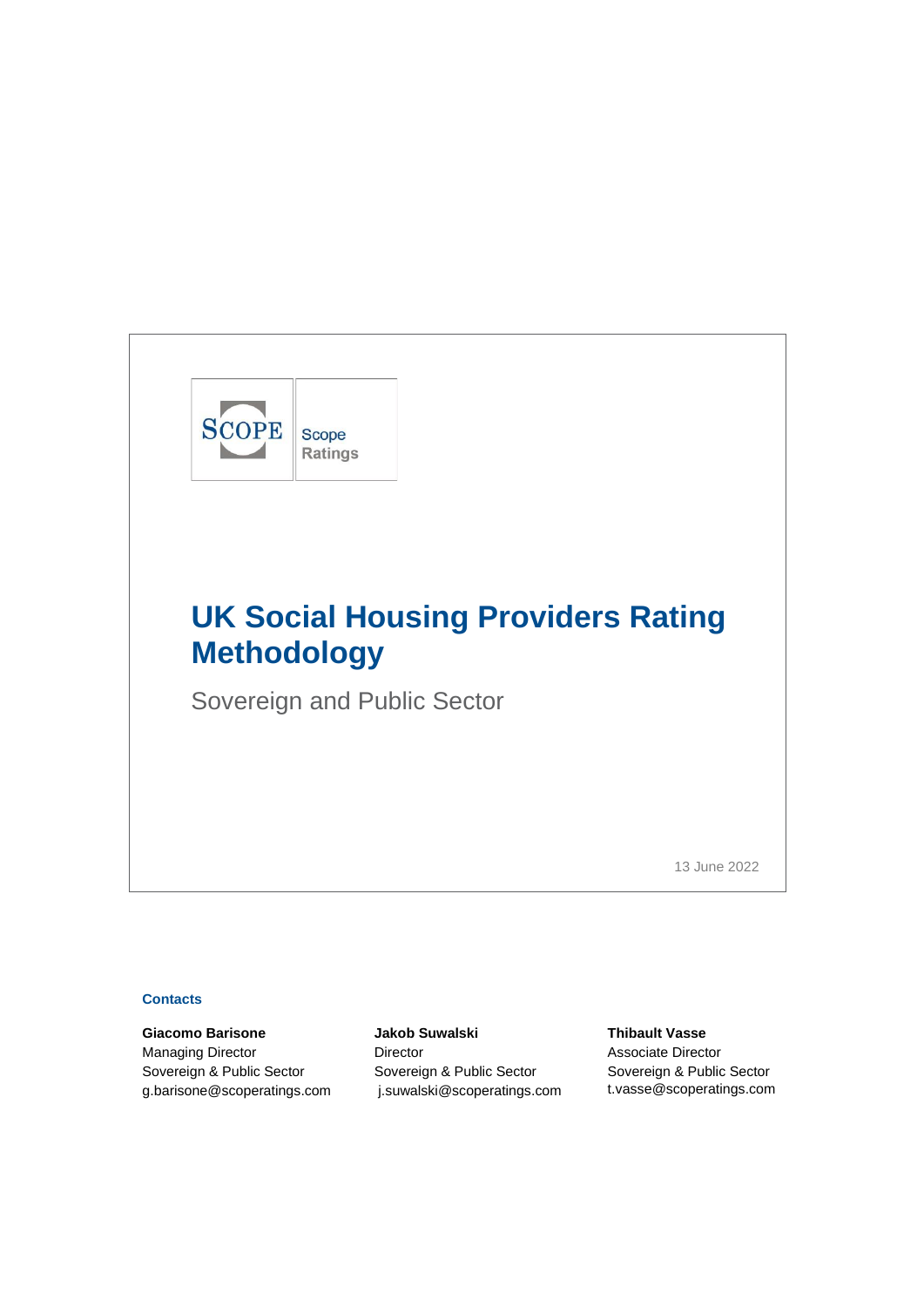

Sovereign and Public Sector

# **Table of Contents**

| 1.  |       |                                                                                                                   |  |
|-----|-------|-------------------------------------------------------------------------------------------------------------------|--|
| 1.1 |       |                                                                                                                   |  |
| 1.2 |       |                                                                                                                   |  |
| 2.  |       |                                                                                                                   |  |
| 2.1 |       |                                                                                                                   |  |
| 2.2 |       |                                                                                                                   |  |
|     | 2.2.1 |                                                                                                                   |  |
|     | 2.2.2 |                                                                                                                   |  |
|     | 2.2.3 |                                                                                                                   |  |
| 2.3 |       |                                                                                                                   |  |
| 3.  |       |                                                                                                                   |  |
| 3.1 |       |                                                                                                                   |  |
| 3.2 |       |                                                                                                                   |  |
|     | 3.2.1 |                                                                                                                   |  |
|     | 3.2.2 |                                                                                                                   |  |
|     | 3.2.3 |                                                                                                                   |  |
|     | 3.2.4 |                                                                                                                   |  |
| 3.3 |       |                                                                                                                   |  |
|     | 3.3.1 |                                                                                                                   |  |
|     | 3.3.2 |                                                                                                                   |  |
|     | 3.3.3 |                                                                                                                   |  |
| 3.4 |       |                                                                                                                   |  |
| 4.  |       |                                                                                                                   |  |
| 4.1 |       |                                                                                                                   |  |
| 4.2 |       |                                                                                                                   |  |
| 4.3 |       |                                                                                                                   |  |
| 4.4 |       |                                                                                                                   |  |
| 5.  |       |                                                                                                                   |  |
| 5.1 |       |                                                                                                                   |  |
| 5.2 |       | Adjustments if the baseline rating is above that of the sovereign and criteria to be rated above the sovereign 19 |  |
| 6.  |       |                                                                                                                   |  |
| 7.  |       |                                                                                                                   |  |
| 7.1 |       |                                                                                                                   |  |
| 7.2 |       |                                                                                                                   |  |
| 7.3 |       |                                                                                                                   |  |
| 7.4 |       |                                                                                                                   |  |
|     |       |                                                                                                                   |  |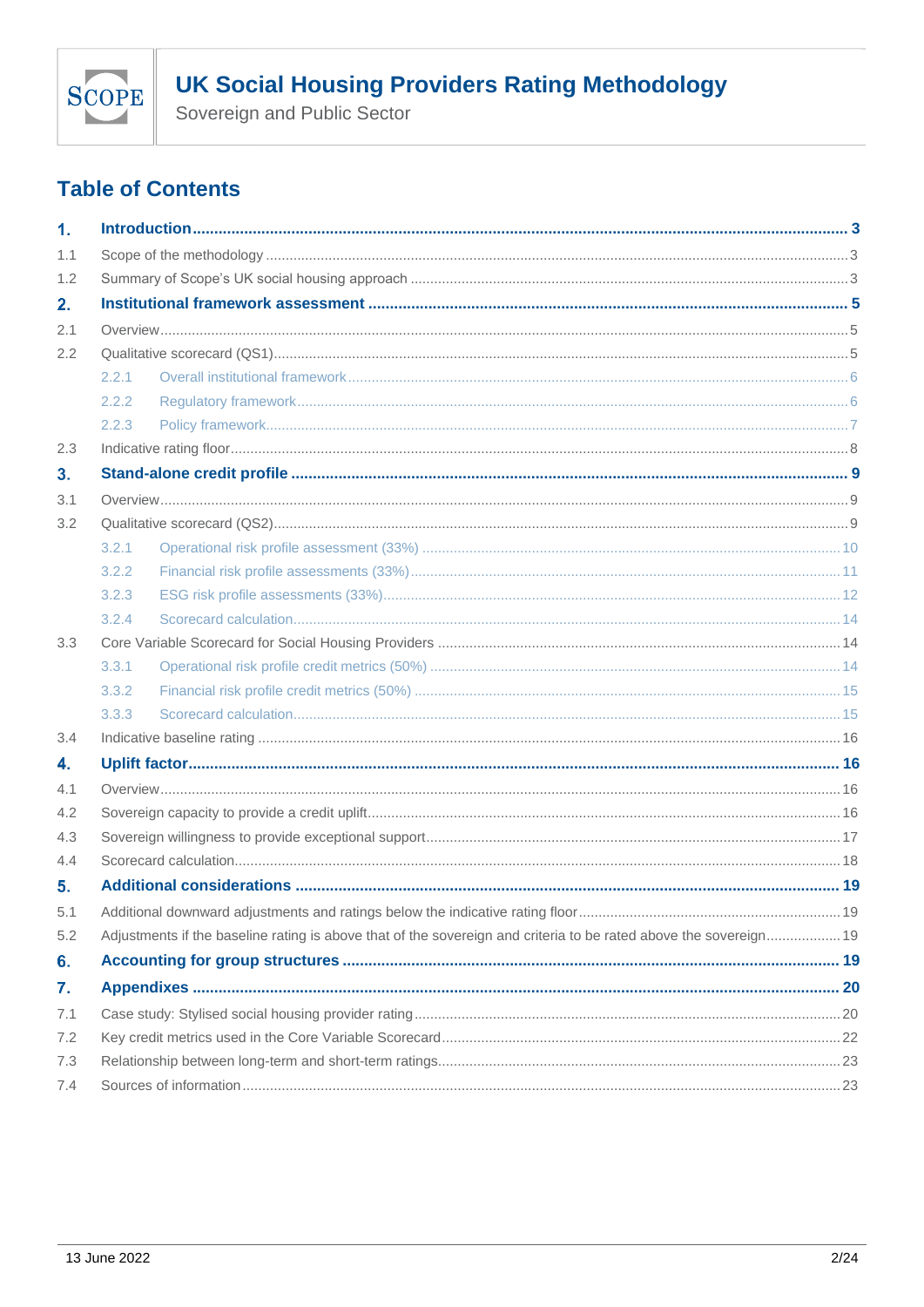

#### <span id="page-2-0"></span>**Introduction**  $\blacksquare$

This document presents our methodology for assigning short-term and long-term credit ratings to regulated non-profit social housing providers in the United Kingdom and their debt obligations<sup>1</sup>. Our dedicated approach for rating UK social housing providers highlights the importance of the policy and regulatory frameworks under which the providers operate. The approach also focuses on the resulting country-specific strategic orientations, reliance on debt funding and debt management practices.

# <span id="page-2-1"></span>**1.1 Scope of the methodology**

This methodology is applicable to regulated, non-profit social housing providers in the UK. Scope defines a non-profit social housing provider as a registered entity that has the primary objective of providing low-cost rental and/or home ownership accommodation to ensure that housing is made available to people whose needs are not adequately served by the commercial housing market.

Private for-profit companies that undertake some provisioning of social housing or assume some responsibilities as part of a local, regional or the national government are assessed vi[a Scope's Rating Methodology for European Real Estate Corporates,](https://www.scoperatings.com/ScopeRatingsApi/api/downloadmethodology?id=b662d372-a94d-46ca-9552-93c2fd152ea4) potentially in conjunction with [Scope's Rating Methodology for Government-Related Entities.](https://www.scoperatings.com/ScopeRatingsApi/api/downloadmethodology?id=43215141-88f7-4271-8523-66b37468e6a6)

Scope's [definition of default](https://scoperatings.com/classic/resources/download/Scope_Ratings_Rating_Definitions_2020.pdf) is applicable to UK social housing providers.

# <span id="page-2-2"></span>**1.2 Summary of Scope's UK social housing approach**

Our approach to rating non-profit social housing providers in the UK is split into four fundamental steps. As the first step, we assess the supportiveness of the policy and regulatory frameworks under which social housing providers operate, recognising that both can evolve with time. This determines an indicative rating floor, which can differ across the four countries in the UK given that housing is a devolved function. The second step, which includes a dual quantitative-qualitative analysis of a non-profit social housing provider's stand-alone credit profile, results in an indicative baseline rating. The third step is an uplift factor, which accounts for the UK sovereign's capacity and willingness to provide a credit uplift to individual providers in order to derive the final credit rating. The last step considers additional factors such as those that could adjust the credit rating lower should a provider face acute distress as well as exceptional conditions under which a select provider could be rated above the UK sovereign.

<sup>&</sup>lt;sup>1</sup> In case a UK social housing provider issues an instrument that is not a senior unsecured debt obligation, this would be assessed on a case-by-case basis.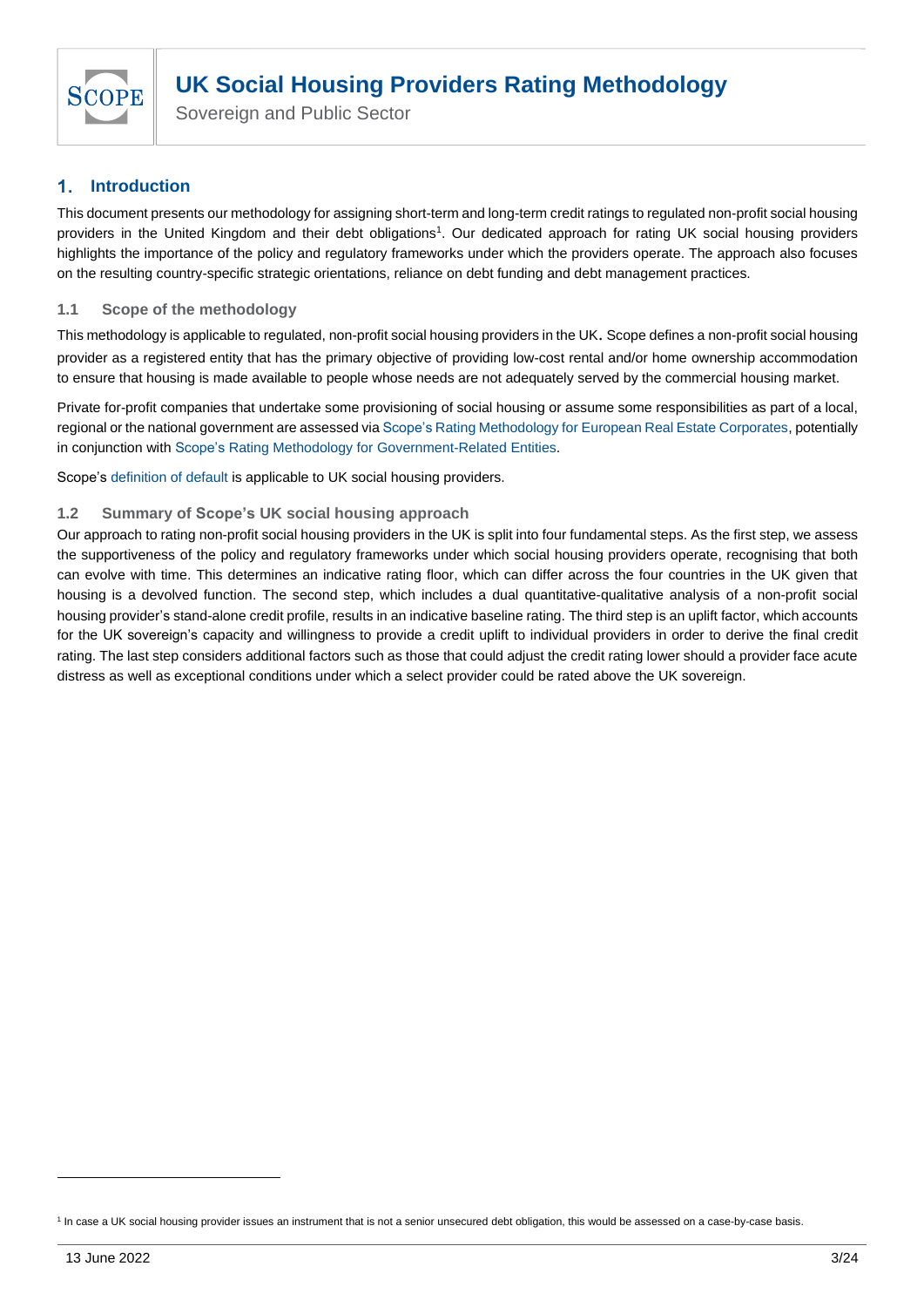

**Figure 1. Overview of Scope's UK social housing approach** 



Source: Scope Ratings GmbH.

## **Step 1: Institutional framework assessment**

In this first stage of the analysis, we capture systemic factors and determine an indicative rating floor by assessing the supportiveness of the domestic policy and regulatory frameworks. Details are provided in Chapter 2.

#### **Step 2: Indicative baseline rating**

We determine the indicative stand-alone credit profile of a provider, based on quantitative and qualitative analyses of its operational risk and financial risk profiles, while ESG risks are captured only via a qualitative evaluation. This risk assessment combined with the outcome of the institutional framework assessment, results in an indicative baseline rating. Details are provided in [Chapter 3.](#page-8-0)

#### **Step 3: Uplift factor**

We determine the final indicative rating via a third step that assesses the sovereign's ability and willingness to provide exceptional support to prevent default of an individual provider. Details are provided i[n Chapter 4.](#page-15-1)

#### **Step 4: Additional considerations**

We determine the final credit rating after a fourth step that includes the consideration of any downward adjustments, including under the indicative ratings floor in exceptional circumstances and any required downward adjustments for providers that are rated above the UK sovereign after Step 3. Details are summarised i[n Chapter 5.](#page-18-0)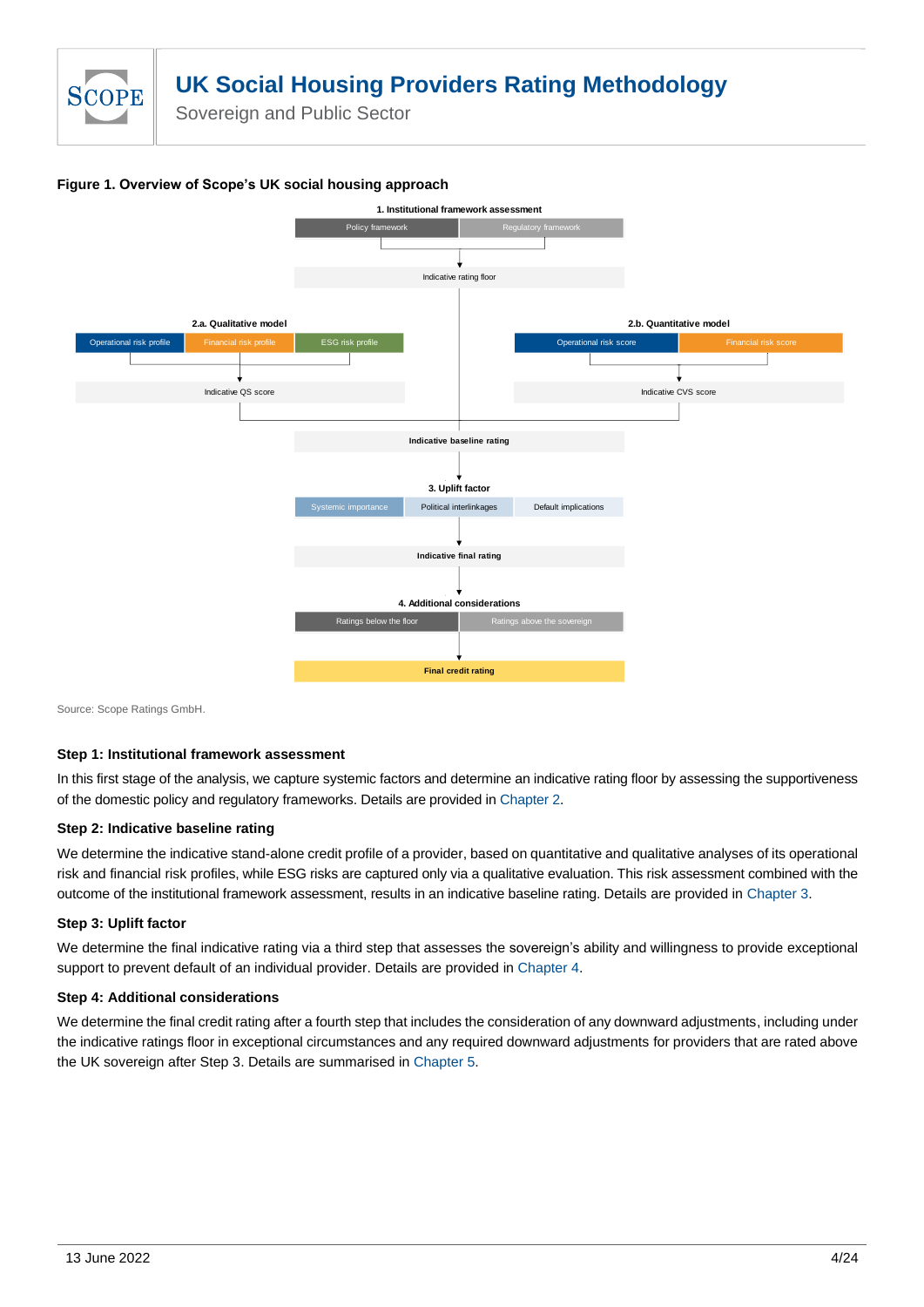

#### <span id="page-4-0"></span> $2.$ **Institutional framework assessment**

## <span id="page-4-1"></span>**2.1 Overview**

Our analysis of a non-profit social housing provider's creditworthiness starts with an assessment of systemic factors that capture the supportiveness of the institutional framework, resulting in an indicative rating floor. This recognises:

- ➢ Firstly, a mature and stable system, with gradual implementation of reforms and strong stakeholder engagement provides visibility on the evolution of providers' revenue sources and facilitates long-term planning, supporting creditworthiness.
- $\triangleright$  Secondly, the regulatory framework drives the overall level of risk and the quality of governance in the domestic social housing sector. In addition, effective regulatory interventions can help avoid cases of severe provider distress. These elements have a substantial impact on the likelihood of default across the domestic social housing sector.
- ➢ Thirdly, government social housing policies and support schemes are important to providers' strategic direction and long-term viability of business models, affecting their operational performance and reliance on debt financing.

We assess the degree to which the policy and regulatory frameworks for the UK social housing sector support the credit profiles of social housing providers through qualitative assessments as outlined in the following sections. The supportiveness of the institutional framework can vary over time, which can have an impact on the outlook for the credit quality across the domestic social housing sector. Typically, very supportive institutional frameworks with stable and predictable policies, robust government support mechanisms as well as strong, effective and pro-active regulatory frameworks lead to stronger credit profiles in the domestic social housing sector, support lender confidence and low funding costs across the sector, thereby acting as a de-facto floor for the ratings.

# <span id="page-4-2"></span>**2.2 Qualitative scorecard (QS1)**

We apply a Qualitative Scorecard (QS1) in which our analysis of the institutional framework under which social housing providers operate is structured around five components: i) the stability, predictability and transparency of the institutional framework; ii) the strategic importance of social housing as a policy area; iii) government support schemes; iv) the strength of regulatory standards and oversight; and v) the regulator's intervention powers and track record.

For each category, assessments are made on a five-point scale. We use a scoring system assigning 1 to 'no support', 25 to 'some support', 50 to 'strong support', 75 to 'very strong support' and 100 to 'exceptional support'. The institutional framework score, ranging from a maximum of 100 to a minimum of 1, is calculated as a simple average of these assessments which determines the overall level of support and the indicative ratings floor. For example, the highest possible institutional framework score of 100 is achieved if the framework is assessed as exceptionally supportive across all categories, whereas the lowest possible score of 1 is equivalent to an assessment of 'no support' across all categories.

The rationales that underpin each assessment, including quantitative metrics that support the analysis are detailed in the qualitative assessment tables for every analytical component as presented in the following sections. A simple average of the assessments results in an institutional framework score which is then used to determine the indicative rating floor for the regulated sector. Details on mapping to the indicative rating floor are provided i[n Chapter 2.3](#page-14-1).

| Figure 2. The institutional framework scorecard (QS1) |  |
|-------------------------------------------------------|--|
|-------------------------------------------------------|--|

|                                           |                                                                 |        |                   |                   | <b>Assessments</b>  |                             |                                     |
|-------------------------------------------|-----------------------------------------------------------------|--------|-------------------|-------------------|---------------------|-----------------------------|-------------------------------------|
| <b>Risk pillar</b>                        | <b>Analytical component</b>                                     | Weight | No support<br>(1) | Some support (25) | Strong support (50) | Very strong support<br>(75) | <b>Exceptional support</b><br>(100) |
| <b>Overall institutional</b><br>framework | Stability, predictability and transparency of the<br>framew ork | 20%    | Ο                 |                   | O                   | ⊖                           |                                     |
| Regulatory                                | Strength of regulatory standards and oversight                  |        | ∩                 |                   | O                   | ( )                         |                                     |
| framework                                 | Intervention pow ers and track record                           | 20%    | ∩                 |                   | Ο                   | 61                          |                                     |
| <b>Social housing policy</b>              | Strategic importance of social housing as a<br>policy area      | 20%    | O                 | ( )               | O                   | O                           |                                     |
| framework                                 | Government support schemes                                      | 20%    | ∩                 |                   | O                   |                             |                                     |
|                                           | Institutional framework score                                   |        | $1 - 100$         |                   |                     |                             |                                     |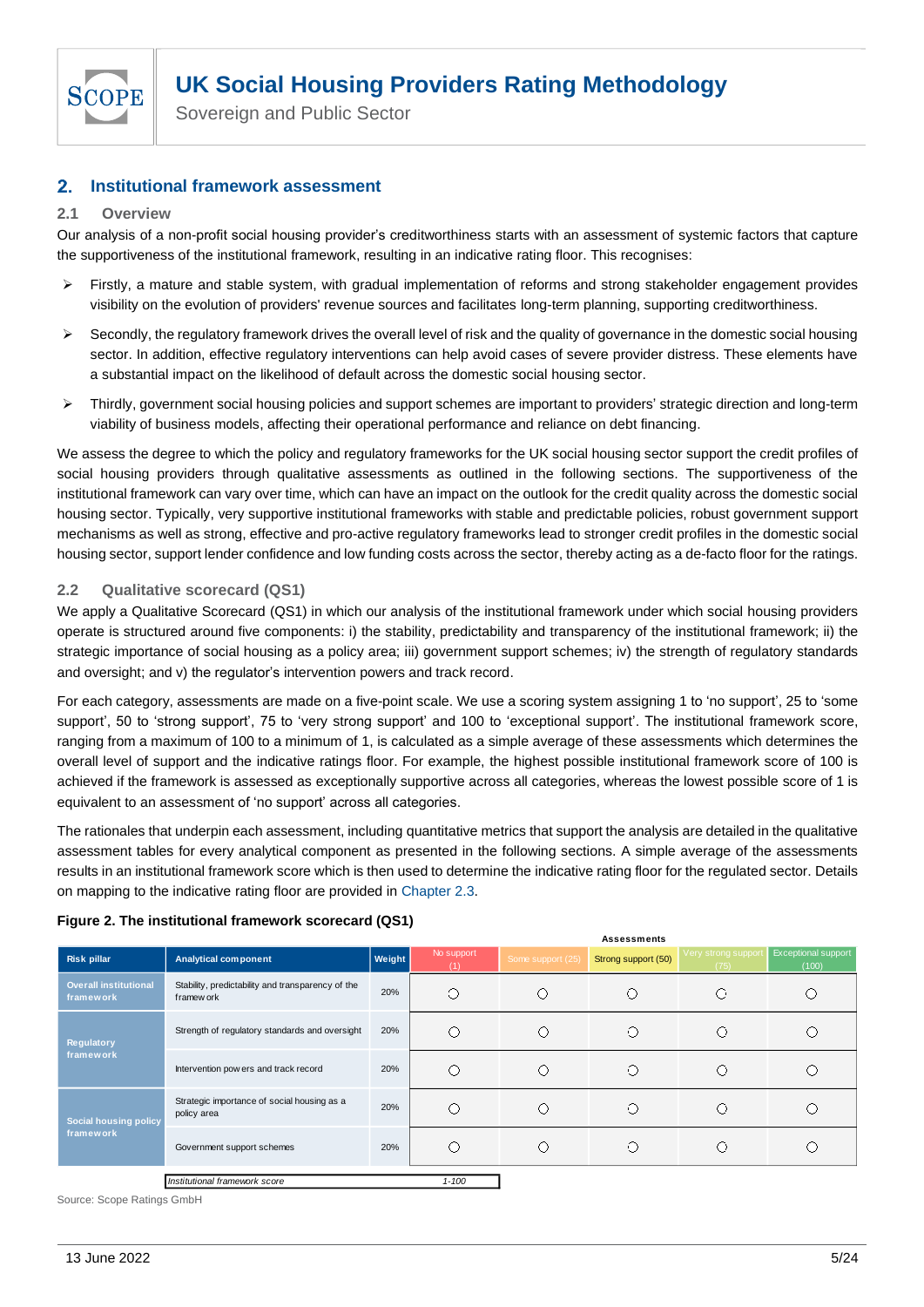

We use quantitative metrics to underpin our assessments<sup>2</sup>. However, institutional frameworks and rules are typically complex and cannot be easily captured on a purely quantitative basis. Thus, our assessments are qualitative but underpinned by quantifiable metrics to determine the indicative rating floor for the sector.

## <span id="page-5-0"></span>**2.2.1 Overall institutional framework**

#### ➢ **Stability, predictability and transparency of the framework**

This assessment addresses the stability of as well as the predictability and transparency of changes in the institutional framework, which have a material impact on providers' long-term visibility for strategic decision making. We examine factors such as the frequency and extent of reforms affecting the operating environment for social housing providers including rent regulations, changes in welfare policies and revisions to the regulatory framework, and their impact on the operating environment. When changes to the framework are made, we examine the predictability of such reforms as well as the extent to which providers were included in the decision-making process and given appropriate advance notice to minimise disruption to their operations.

| <b>Assessment</b> | No support (1)                                                                                                                                                                              | Some support (25)                                                                                                                                                                                                                | Strong support (50)                                                                                                                                                                                           | Very strong support (75)                                                                                                                                                                                                                                            | <b>Exceptional support (100)</b>                                                                                                                                                            |
|-------------------|---------------------------------------------------------------------------------------------------------------------------------------------------------------------------------------------|----------------------------------------------------------------------------------------------------------------------------------------------------------------------------------------------------------------------------------|---------------------------------------------------------------------------------------------------------------------------------------------------------------------------------------------------------------|---------------------------------------------------------------------------------------------------------------------------------------------------------------------------------------------------------------------------------------------------------------------|---------------------------------------------------------------------------------------------------------------------------------------------------------------------------------------------|
| <b>Rationale</b>  | Evolving policy<br>framework. Frequent<br>changes to social<br>housing policies and<br>regulatory framework<br>made with little<br>advance notice. Limited<br>engagement with<br>providers. | Broadly stable policy<br>and regulatory<br>frameworks.<br>Frequent changes to<br>social housing<br>policies but<br>communicated to<br>providers in advance.<br>Occasional<br>engagement with<br>providers on selected<br>topics. | Broadly stable policy<br>and regulatory<br>frameworks. Changes<br>to social housing<br>policies<br>communicated well in<br>advance. Frequent<br>government<br>engagement with<br>providers on most<br>topics. | Mature and stable<br>framework, Occasional<br>and predictable changes to<br>social housing policies.<br>gradually implemented to<br>minimise the adverse<br>impact on providers.<br>Frequent government<br>engagement with providers<br>on a broad range of topics. | Very mature, well-<br>balanced and stable<br>framework, ensuring<br>long-term visibility for<br>providers. Continuous<br>government engagement<br>with providers on all<br>relevant topics. |

Source: Scope Ratings GmbH

#### <span id="page-5-1"></span>**2.2.2 Regulatory framework**

#### ➢ **Strength of regulatory standards and oversight**

This assessment examines the strength and breadth of the regulatory framework for social housing providers. This is vital for determining the level of risk that individual providers can engage in. Strong regulatory oversight, with comprehensive regulatory standards and robust ongoing monitoring of providers' financial reports, strategic plans and governance, support the resilience of the sector overall.

| <b>Assessment</b> | No support (1)                         | Some support (25)                                                                                                         | Strong support (50)                                                                                                                                                                  | Very strong support (75)                                                                                                                                                                                                        | Exceptional support (100)                                                                                                                                                                                                                                                                                                                                       |
|-------------------|----------------------------------------|---------------------------------------------------------------------------------------------------------------------------|--------------------------------------------------------------------------------------------------------------------------------------------------------------------------------------|---------------------------------------------------------------------------------------------------------------------------------------------------------------------------------------------------------------------------------|-----------------------------------------------------------------------------------------------------------------------------------------------------------------------------------------------------------------------------------------------------------------------------------------------------------------------------------------------------------------|
| <b>Rationale</b>  | Limited to no regulatory<br>oversight. | Limited scope of<br>regulatory standards<br>and/or oversight.<br>Occasional review of<br>financials in selected<br>cases. | Strong regulatory<br>oversight and<br>standards, covering<br>key aspects of social<br>housing activities.<br>Timely, mandatory<br>audits of financial<br>statements by<br>regulator. | Very strong oversight.<br>Regulatory standards are<br>comprehensive and<br>effective at reducing risks<br>of mismanagement.<br>Quarterly and in-depth<br>review of financial reports.<br>strategic plans and stress<br>testing. | Exceptional oversight.<br>Regulatory standards are<br>comprehensive, strict and<br>effective at ensuring<br>strong financial<br>management and<br>governance, Quantitative<br>borrowing limits and strict<br>debt management<br>regulation. Quarterly and<br>in-depth review of<br>financial reports, strategic<br>plans and robust stress<br>testing analysis. |

<sup>&</sup>lt;sup>2</sup> The quantitative metrics provided in the qualitative assessment tables in this methodology serve as a guide only and therefore do not automatically determine the analyst's qualitative assessments.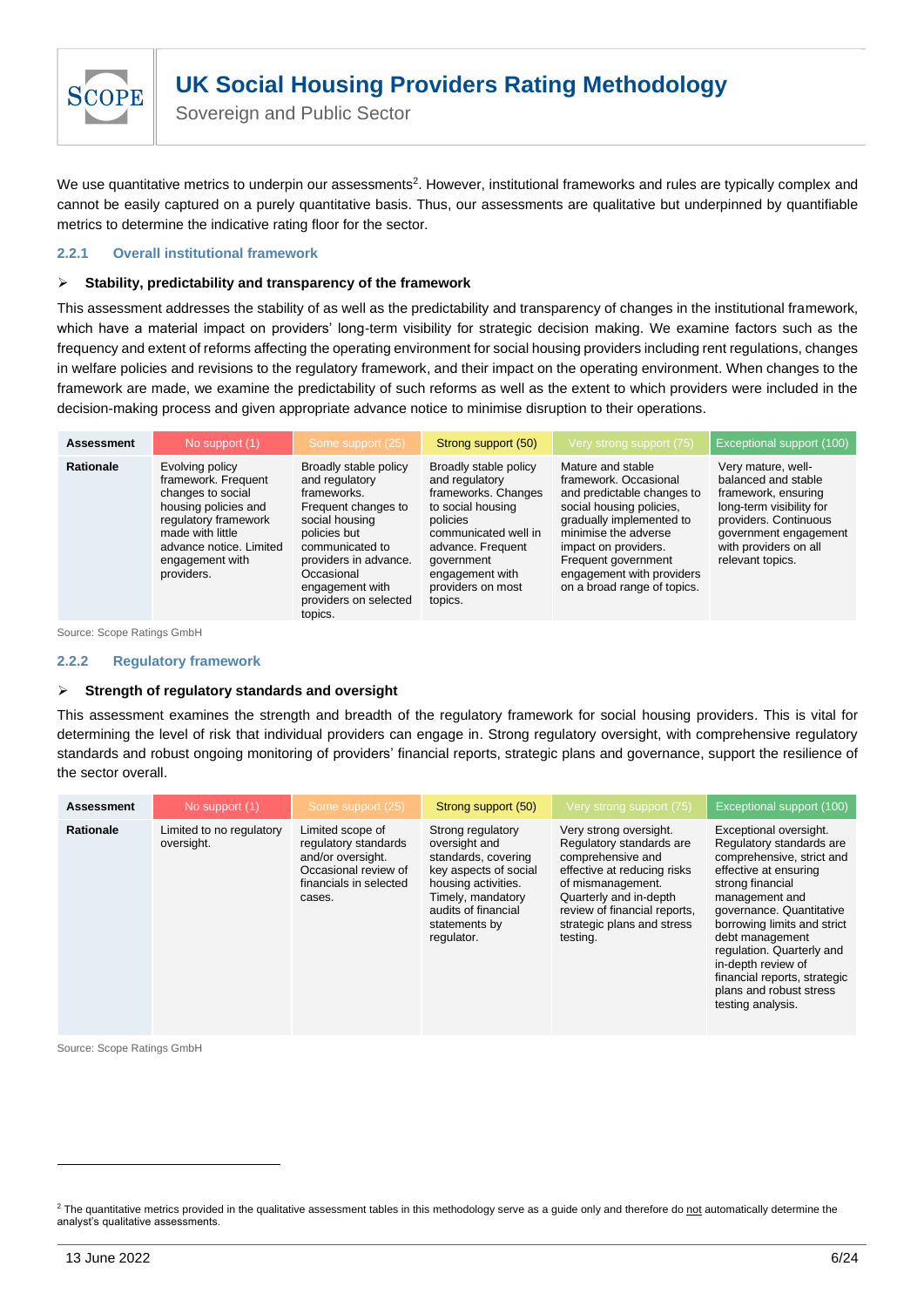

Sovereign and Public Sector

#### ➢ **Intervention powers and track record**

When regulatory standards are not adhered to and the provider is unable or unwilling to implement necessary remedial measures, the regulator's ability to step in can be critical to avoiding the financial distress of social housing providers. This assessment accounts for the regulator's ability to intervene in cases of distress or mismanagement by examining the regulator's statutory and enforcement powers as well as its record of interventions. More pro-active regulators with a strong track record of early and effective interventions can greatly reduce the risks of serious distress in the sector.

| <b>Assessment</b> | No support (1)                                                            | Some support (25)                                                                                                                                     | Strong support (50)                                                                                                                                                                      | Very strong support (75)                                                                                                                                                                                                            | Exceptional support (100)                                                                                                                                                                                                                                                                                                                       |
|-------------------|---------------------------------------------------------------------------|-------------------------------------------------------------------------------------------------------------------------------------------------------|------------------------------------------------------------------------------------------------------------------------------------------------------------------------------------------|-------------------------------------------------------------------------------------------------------------------------------------------------------------------------------------------------------------------------------------|-------------------------------------------------------------------------------------------------------------------------------------------------------------------------------------------------------------------------------------------------------------------------------------------------------------------------------------------------|
| <b>Rationale</b>  | No intervention powers.<br>No track record of<br>regulatory intervention. | Regulator able to<br>intervene in select<br>cases as a last<br>resort. Record of<br>regulatory<br>intervention to<br>support distressed<br>providers. | Regulator able to<br>intervene in cases of<br>mismanagement with<br>a broad range of<br>powers. Good record<br>of regulatory<br>intervention to support<br>providers facing<br>distress. | Pro-active regulator that<br>intervenes early to<br>address mismanagement<br>with comprehensive<br>statutory powers. Strong<br>record of effective<br>regulatory intervention<br>that avoids significant<br>distress for providers. | Pro-active regulator that<br>intervenes early to<br>eliminate<br>mismanagement risks<br>with highly<br>comprehensive and<br>extremely effective<br>powers. Strong record of<br>effective regulatory<br>intervention, including via<br>extraordinary financial<br>support, with no<br>instances of providers<br>entering heightened<br>distress. |

Source: Scope Ratings GmbH

#### <span id="page-6-0"></span>**2.2.3 Policy framework**

#### ➢ **Strategic importance of social housing as a policy area**

With this assessment, we capture the importance of social housing policy for the national government. The more social housing is considered a critical policy area within the government's agenda, the more we can expect to see governmental ongoing support for social housing providers. Ambitious (absent) targets for delivering net additions to the social housing stock generally reflect the strong (limited) importance of social housing as a policy area. We also look at housing availability and affordability conditions in the country as they can underpin rising political and popular support for the sector. This assessment considers how these challenges translate to or are expected to translate into political support for social housing which can provide an indication of future trends in social housing policies. However, countries can face no immediate housing pressures due to the critical historical importance of the sector and strong historical support for social housing. Such frameworks are viewed as very supportive.

Supporting indicators we consider when making this assessment include: the share of social housing dwellings in the total stock; and the housing cost overburden rate.

| <b>Assessment</b> | No support (1)                                                                                                                                                                                                                                                                                                      | Some support (25)                                                                                                                                                                                                                                                                                                                 | Strong support (50)                                                                                                                                                                                                                                                                    | Very strong support (75)                                                                                                                                                                                                                                                                                                                                                                                         | Exceptional support (100)                                                                                                                                                                                                                                                                                                                                                                                                                                                                   |
|-------------------|---------------------------------------------------------------------------------------------------------------------------------------------------------------------------------------------------------------------------------------------------------------------------------------------------------------------|-----------------------------------------------------------------------------------------------------------------------------------------------------------------------------------------------------------------------------------------------------------------------------------------------------------------------------------|----------------------------------------------------------------------------------------------------------------------------------------------------------------------------------------------------------------------------------------------------------------------------------------|------------------------------------------------------------------------------------------------------------------------------------------------------------------------------------------------------------------------------------------------------------------------------------------------------------------------------------------------------------------------------------------------------------------|---------------------------------------------------------------------------------------------------------------------------------------------------------------------------------------------------------------------------------------------------------------------------------------------------------------------------------------------------------------------------------------------------------------------------------------------------------------------------------------------|
| <b>Rationale</b>  | Social housing is and/or<br>has been of limited<br>importance to the<br>government. No targets<br>or commitments to<br>increase the housing<br>stock have been<br>outlined. The country<br>faces no immediate<br>pressures on housing<br>affordability and/or<br>shows limited political<br>support for the sector. | Social housing is<br>and/or has been of<br>some importance to<br>the government.<br>Political<br>commitments to<br>increase the housing<br>stock have been<br>made but without<br>specific targets. The<br>country faces some<br>housing affordability<br>challenges and/or<br>shows some political<br>support for the<br>sector. | Social housing is<br>and/or has been an<br>important policy area<br>for the government.<br>Specified targets to<br>increase the housing<br>stock have been set.<br>The country faces<br>housing affordability<br>challenges and/or<br>shows strong political<br>support for the sector | Social housing is and/or<br>has been a very important<br>policy area for the<br>government. Ambitious<br>targets to increase the<br>housing stock have been<br>set. The country faces<br>significant housing<br>affordability challenges<br>which are prominent in the<br>domestic policy debate<br>and/or has been<br>effectively addressing<br>such challenges thanks to<br>very strong historical<br>support. | Social housing is and/or<br>has been a critical policy<br>area for the government.<br>Very ambitious targets to<br>increase the housing<br>stock have been defined<br>and matched with<br>tangible policies. The<br>country faces acute<br>housing affordability<br>pressures which are<br>considered a high policy<br>priority and/or has<br>effectively addressed<br>such challenges due to<br>the critical importance of<br>the sector and<br>exceptionally strong<br>historical support |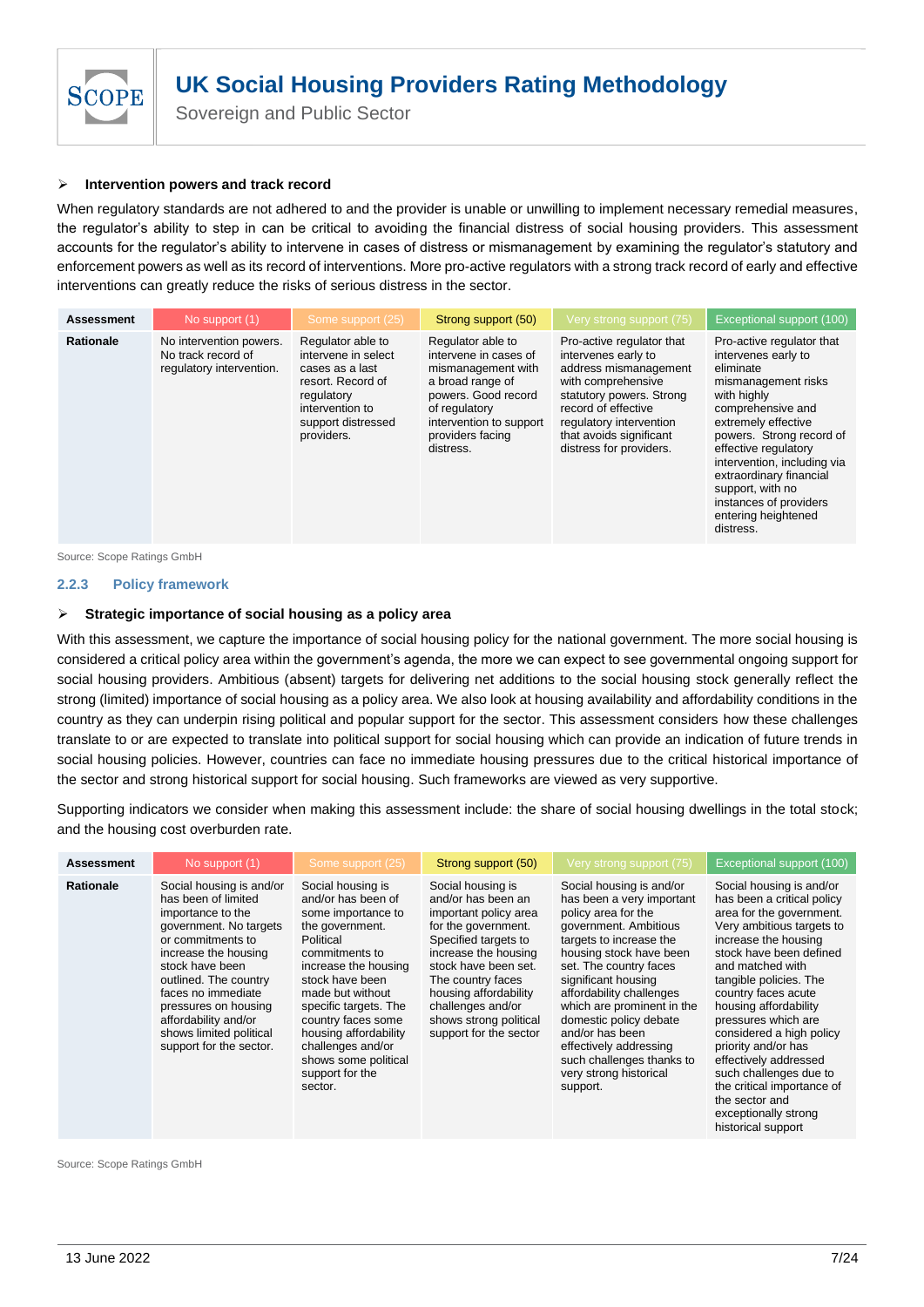

## ➢ **Governmental support schemes**

This assessment captures the degree to which the government is providing ongoing financial support to the social housing sector to ensure viability of providers' business models and capacity to continue delivery of affordable housing. Direct support can take the form of capital grants or liability guarantees while indirect support can be channelled through housing benefits. We also assess the extent to which the availability of support for social housing is stable and predictable. The higher (lower) the share of development costs that are covered by government capital grants, the more (less) supportive the institutional framework is. Similarly, stable government funding, as opposed to declining or unpredictable funding flows, provides a more supportive operating framework for UK social housing providers.

Supporting indicators we consider when making this assessment include: the share of social housing capital expenditure that is covered by government grants; and the share of public expenditure on housing.

| <b>Assessment</b> | No support (1)                                                                                                                                                                           | Some support (25)                                                                                                            | Strong support (50)                                                                                                                                                                                      | Very strong support (75)                                                                                                                                                                                                                                      | Exceptional support (100)                                                                                                                                                                                                                                                                                               |
|-------------------|------------------------------------------------------------------------------------------------------------------------------------------------------------------------------------------|------------------------------------------------------------------------------------------------------------------------------|----------------------------------------------------------------------------------------------------------------------------------------------------------------------------------------------------------|---------------------------------------------------------------------------------------------------------------------------------------------------------------------------------------------------------------------------------------------------------------|-------------------------------------------------------------------------------------------------------------------------------------------------------------------------------------------------------------------------------------------------------------------------------------------------------------------------|
| Rationale         | Little to no direct<br>governmental capital<br>support and/or indirect<br>support is provided to<br>social housing<br>providers. Funding for<br>the housing sector is<br>under pressure. | Some direct capital<br>and/or indirect<br>support is provided<br>by the government.<br>Funding for housing<br>is inadequate. | Government capital<br>grants cover a<br>material share of<br>social housing<br>development costs<br>and/or indirect<br>support is strong.<br>Funding for housing is<br>adequate and<br>generally stable. | Government capital<br>support is very strong and<br>covers a high share of<br>social housing<br>development costs.<br>Additional indirect support<br>via housing benefits and<br>guarantees is provided.<br>Funding for housing is<br>stable and predictable. | Government capital<br>support is very strong and<br>covers most of social<br>housing development<br>costs. Additional indirect<br>support via generous<br>housing benefits, which<br>are directly paid to<br>providers, and extensive<br>quarantees are provided.<br>Funding support is very<br>stable and predictable. |

Source: Scope Ratings GmbH

## <span id="page-7-0"></span>**2.3 Indicative rating floor**

Our analysis of the degree to which the domestic policy and regulatory frameworks underpin the credit profile of social housing providers defines an indicative rating floor for the indicative baseline ratings. While we do not incorporate the UK's sovereign rating in this analytical step, we recognise that any changes to the sovereign's creditworthiness can have knock-on effects on the institutional framework by, for instance, affecting funding schemes for social housing providers or impacting the regulator's administrative capacity to effectively monitor the sector. This indicative rating floor reflects our view that the credit quality of domestic social housing providers cannot usually fall below a given level unless exceptional weaknesses for a given provider have been identified, as detailed in [Chapter 5.2.](#page-18-4)

To derive the indicative rating floor, we map the score from the institutional framework scorecard (QS1) to the table as presented below. A high (low) system score results in a high (low) indicative rating floor. The highest achievable indicative rating floor, corresponding to an exceptionally mature, supportive and predictable framework, is BBB-.

#### **Figure 3. Mapping the institutional framework score to indicative rating floors**

| <b>Framework score</b>                        |  |  |          |                |      |     |    | $0 \le x < 10$ $10 \le x < 20$ $20 \le x < 30$ $30 \le x < 40$ $40 \le x < 50$ $50 \le x < 60$ $60 \le x < 70$ $70 \le x < 80$ $80 \le x < 90$ $90 \le x < 100$ $x = 100$ |      |
|-----------------------------------------------|--|--|----------|----------------|------|-----|----|---------------------------------------------------------------------------------------------------------------------------------------------------------------------------|------|
| <b>Indicative rating floor</b> No floor c c c |  |  | $ccc$ b- | $\blacksquare$ | $b+$ | bb- | bb | $bb+$                                                                                                                                                                     | bbb- |
| ______<br>__ . _ _                            |  |  |          |                |      |     |    |                                                                                                                                                                           |      |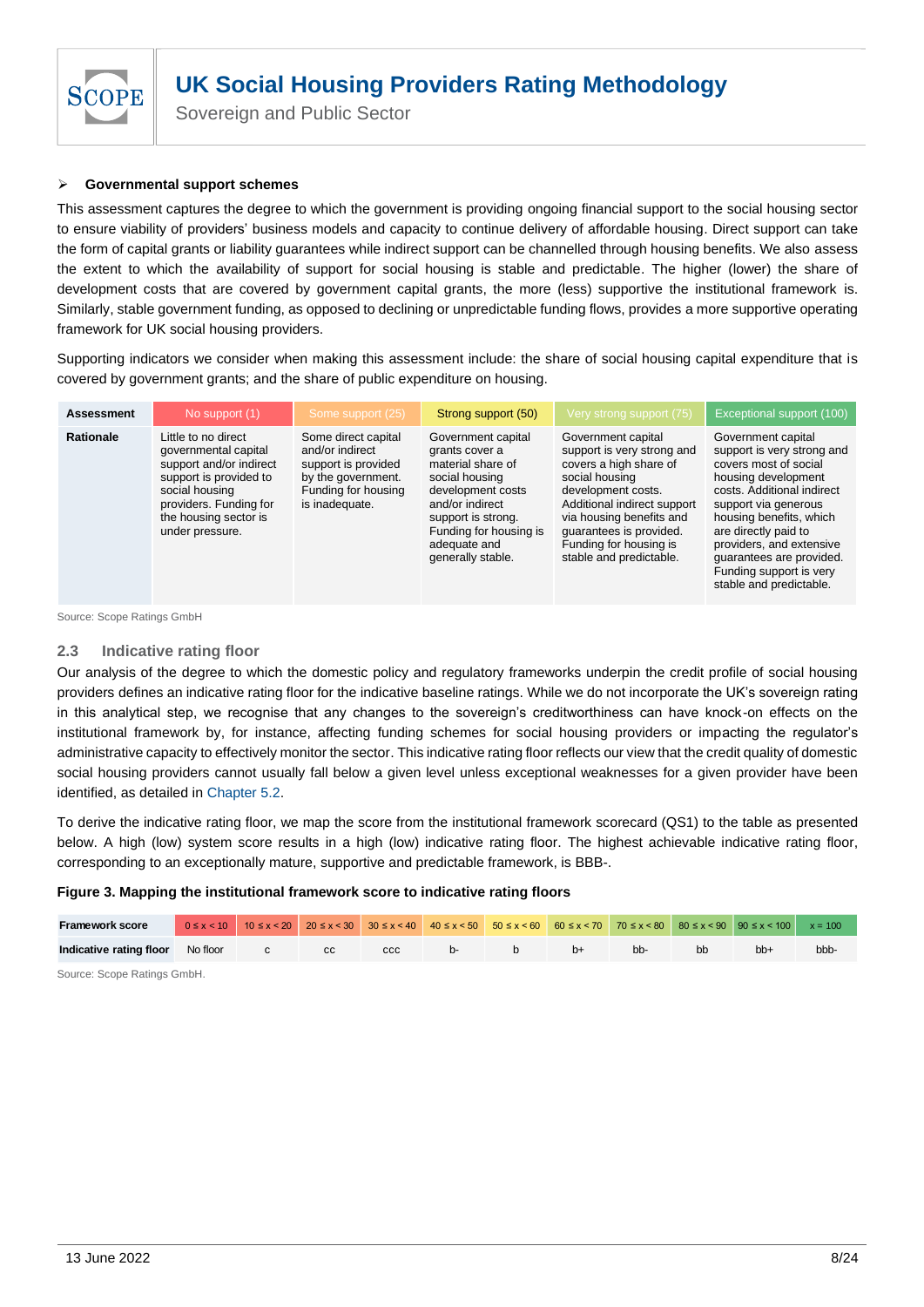

Sovereign and Public Sector

#### <span id="page-8-0"></span> $3<sub>1</sub>$ **Stand-alone credit profile**

# <span id="page-8-1"></span>**3.1 Overview**

In this second stage in the analysis, we assess the stand-alone credit profiles of UK social housing providers, which are intertwined with the domestic institutional framework. Our qualitative and quantitative assessments are structured around three key risk pillars: i) the operational risk profile; ii) the financial risk profile; and iii) the ESG risk profile. We apply a 50% weighting to the CVS and QS2. We assess the ESG Risk Profile through the QS2 only<sup>3</sup>.

# ➢ **The Qualitative Scorecard (QS2)**

We apply a Qualitative Scorecard (QS2), which includes nine forward-looking assessments, capturing factors that cannot be adequately entirely captured on a quantitative basis. The qualitative analysis results in an indicative QS2 score (ranging from 1 to 100) whereby a high (low) score is associated with a strong (weak) credit profile. Details on the QS2 are provided in [Chapter 3.2.](#page-8-2)

# ➢ **The Core Variable Scorecard for Social Housing Providers (CVS)**

We also apply a Core Variable Scorecard for Social Housing Providers (CVS) to quantitatively assess the operational and financial risk profiles of a social housing provider. It includes seven key credit metrics, which are assessed by conducting a relative comparison of the provider with peer providers in the domestic social housing sector (se[e Chapter 3.3.3.\)](#page-14-1). This CVS analysis results in an indicative CVS score (ranging from 1 to 100) whereby a high (low) score is associated with a strong (weak) indicative credit profile. Details on the CVS are provided in [Chapter 3.3.](#page-13-1)

## ➢ **Indicative baseline rating**

We apply a 50% weighting to both scorecards to obtain a stand-alone credit score which is mapped to an indicative baseline rating. Details on this step are provided under Chapter 3.4.

#### **Figure 4. Overview stand-alone credit profile assessment**



Source: Scope Ratings GmbH

# <span id="page-8-2"></span>**3.2 Qualitative scorecard (QS2)**

The Qualitative Scorecard 2 (QS2) is structured along three risk pillars: i) the operational risk profile; ii) the financial risk profile; and iii) ESG risk profile. In total, there are nine forward-looking analytical components to evaluate risks. This complements the quantitative assessments of the CVS, which is based on historical data and is therefore backwards looking.

<sup>&</sup>lt;sup>3</sup> We exclude ESG from our quantitative model because standardised and publicly available ESG data for the UK social housing sector is lacking. Note that work to produce such data is ongoing and the inclusion of ESG metrics in the CVS is expected once they becomes publicly available.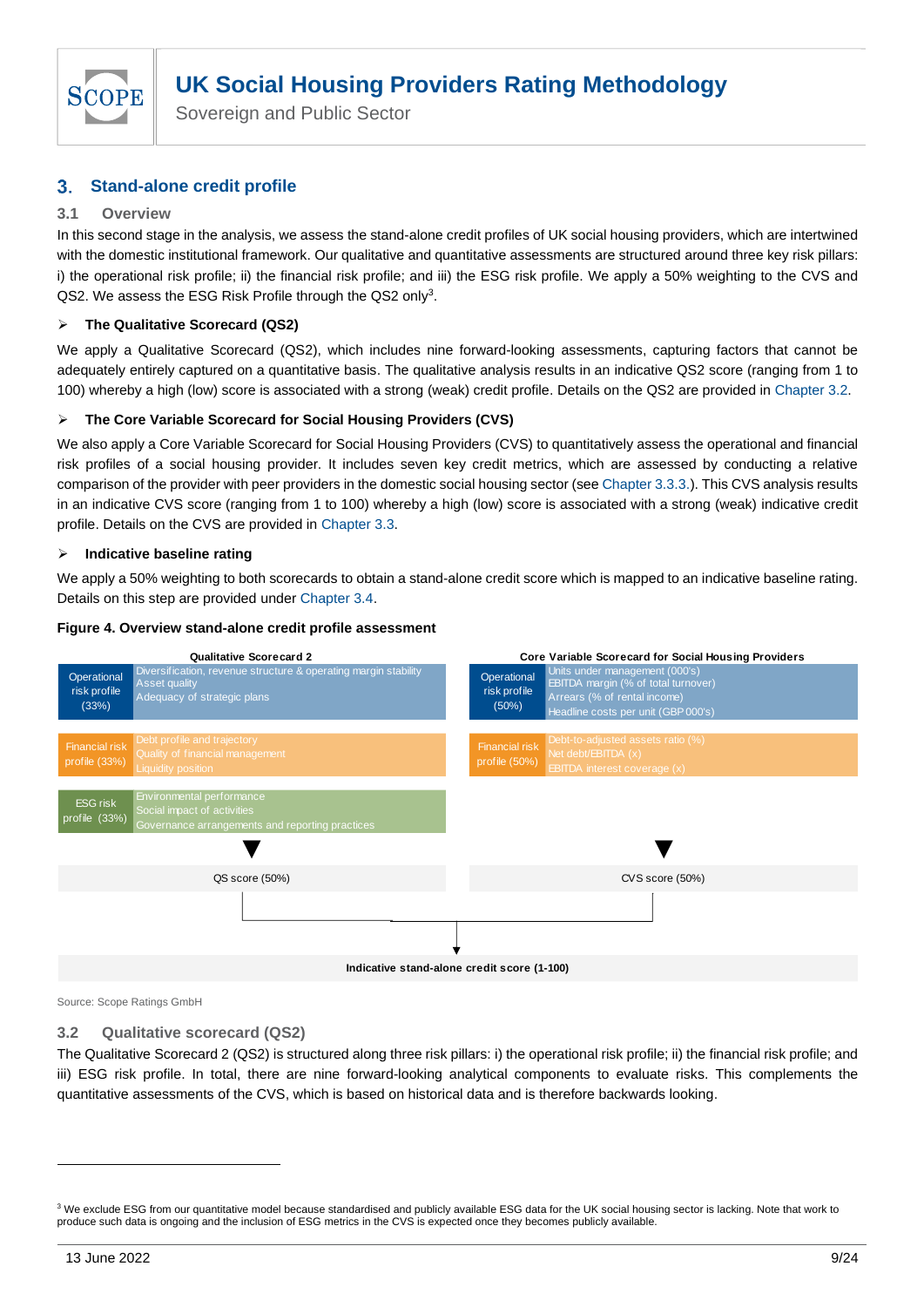

Sovereign and Public Sector

This QS2 assessments are conducted on a three-point scale comprising of 'weak', 'neutral' and 'strong'. The rationales underpinning each assessment, including quantitative metrics are detailed in the qualitative assessment tables for each analytical component as presented in the following sections. These tables outline the characteristics which underpin each assessment per analytical component. Some providers' characteristics may deviate from the rationales presented in these tables. In this case the analysis will use appropriate assessments in line with the drivers and risk assessment levels presented below.

# **Figure 5. The Qualitative Scorecard 2 (QS2)**

|                             |     | Risk pillar Analytical component                                   |         | <b>Assessments</b> |              |              |  |
|-----------------------------|-----|--------------------------------------------------------------------|---------|--------------------|--------------|--------------|--|
|                             |     |                                                                    | Weights | Weak $(1)$         | Neutral (50) | Strong (100) |  |
|                             |     | Diversification, revenue structure & operating margin<br>stability | 11%     |                    |              |              |  |
| Operational risk<br>profile | 33% | Asset quality                                                      | 11%     |                    |              |              |  |
|                             |     | Adequacy of strategic plans                                        | 11%     |                    |              |              |  |
|                             |     | Debt profile & trajectory                                          | 11%     |                    |              |              |  |
| Financial risk<br>profile   | 33% | Quality of financial management                                    | 11%     |                    |              |              |  |
|                             |     | Liquidity position and financial resilience                        | 11%     |                    |              |              |  |
|                             |     | Environmental performance                                          | 11%     |                    |              |              |  |
| ESG risk profile            | 33% | Social impact of activities                                        | 11%     |                    |              |              |  |
|                             |     | Governance arrangements and reporting processes                    | 11%     |                    |              |              |  |
|                             |     |                                                                    |         |                    |              |              |  |

# *QS score 1-100*

Source: Scope Ratings GmbH

## <span id="page-9-0"></span>**3.2.1 Operational risk profile assessment (33%)**

## ➢ **Diversification, revenue structure and operating margin stability (11%)**

Revenue streams, diversification and the historical stability of its operating margins provide critical insight into a provider's ability to withstand adverse shocks. Large providers with broad geographical footprints and diversified property portfolios typically benefit from steadier and more predictable cash flows. Conversely, limited diversification, a strong reliance on volatile revenue streams such as market sales and a history of unstable cash flows reduce the certainty regarding a provider's ability to service its debt.

Supporting indicators we consider when making this assessment include: EBITDA margins, the share of market sales in total turnover, and the share of social housing letting in total turnover.

| <b>Assessment</b> | Weak $(1)$                                                                                                                                                                                           | Neutral (50)                                                                                                                                                              | Strong (100)                                                                                                                                                                                                                                      |
|-------------------|------------------------------------------------------------------------------------------------------------------------------------------------------------------------------------------------------|---------------------------------------------------------------------------------------------------------------------------------------------------------------------------|---------------------------------------------------------------------------------------------------------------------------------------------------------------------------------------------------------------------------------------------------|
| <b>Rationale</b>  | Limited diversification. Small size limits<br>scope of activities. Very high reliance on<br>market sales or other volatile revenue<br>streams. Historically high volatility in<br>operating margins. | Adequate tenant and property<br>diversification. Some reliance on market<br>sales or other volatile revenue streams.<br>Broadly stable operating margins<br>historically. | Strong diversification across tenants,<br>properties and geographies. Very large<br>size limiting sensitivity to shocks. Limited<br>reliance on market sales or other volatile<br>revenue streams. Historically very stable<br>operating margins. |

Source: Scope Ratings GmbH

#### ➢ **Asset quality (11%)**

Asset quality is a good indication of future maintenance costs and the stability of rental income. High quality assets also tend to have higher marketability than lower quality ones at time of sale. We include an assessment of a provider's assets in terms of economic age, length of tenor, turnover and occupancy rates. Asset quality can determine the strength and stability of a providers operating cash flows and asset values across the economic cycle.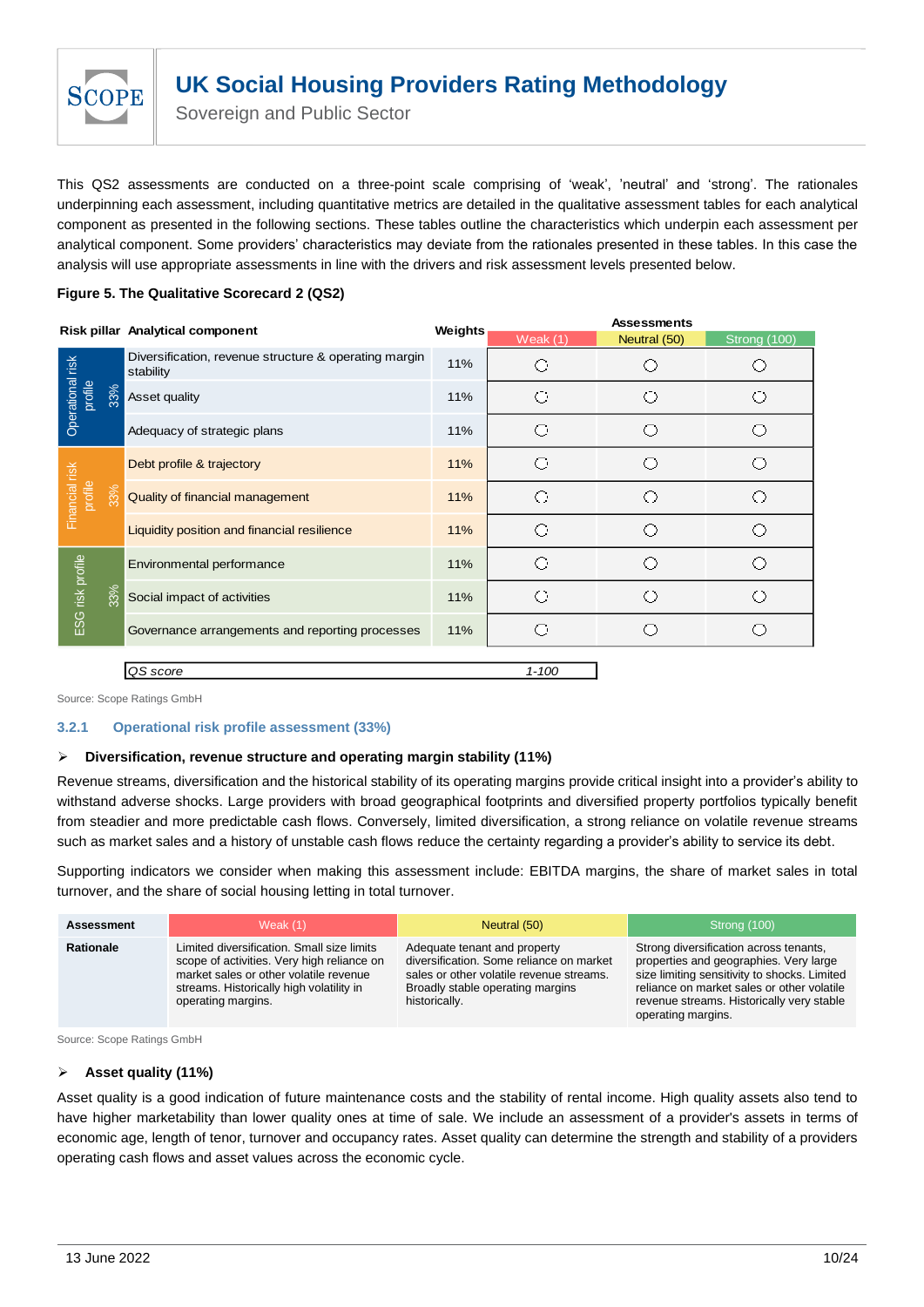Sovereign and Public Sector

Supporting indicators we consider when making this assessment include: occupancy rates, weighted average tenor of existing lease contracts, the average economic age of the portfolio and tenant turnover rates.

| <b>Assessment</b> | Weak $(1)$                                                                                                                                                                                                                                                                               | Neutral (50)                                                                                                                                                                                                                              | Strong (100)                                                                                                                                                                                                                         |
|-------------------|------------------------------------------------------------------------------------------------------------------------------------------------------------------------------------------------------------------------------------------------------------------------------------------|-------------------------------------------------------------------------------------------------------------------------------------------------------------------------------------------------------------------------------------------|--------------------------------------------------------------------------------------------------------------------------------------------------------------------------------------------------------------------------------------|
| <b>Rationale</b>  | Weak asset quality. High vacancy and<br>turnover rates indicating operating<br>inefficiencies. Older housing stock in<br>subpar physical condition and associated<br>risk of increased maintenance costs.<br>Shorter lease tenors leading to limited<br>visibility on future cash flows. | Adequate asset quality. Some vacancies,<br>albeit manageable. Moderate turnover in<br>tenants. Average age of stock in line with<br>market standards. Medium to long lease<br>tenors providing some visibility over<br>future cash flows. | Strong asset quality. Very low vacancy,<br>turnover and arrears reflecting strong<br>property management. Assets are in very<br>good physical condition. Very long lease<br>tenors translating into highly predictable<br>cash flows |

Source: Scope Ratings GmbH

**SCOF** 

#### ➢ **Adequacy of strategic plans (11%)**

A provider's ability to formulate and implement a coherent strategic plan is a key determinant of its long-term credit quality. Our assessment examines the provider's strategic objectives, the objectives' credibility and adequacy in view of regulatory requirements, government policy objectives as well as developments in the operating environment. This assessment includes analysis of the timing and deliverability of efficiency savings as well as the track record of implementation vis-à-vis previous plans.

| <b>Assessment</b> | Weak $(1)$                                                                                                                                                                                                                                     | Neutral (50)                                                                                                                                                                                     | Strong (100)                                                                                                                                                                                                                                                                  |  |  |
|-------------------|------------------------------------------------------------------------------------------------------------------------------------------------------------------------------------------------------------------------------------------------|--------------------------------------------------------------------------------------------------------------------------------------------------------------------------------------------------|-------------------------------------------------------------------------------------------------------------------------------------------------------------------------------------------------------------------------------------------------------------------------------|--|--|
| <b>Rationale</b>  | Business plans lacking clear strategic<br>and operational goals. Little to no<br>tracking of progress; policies and<br>procedures inconsistent with plans.<br>Weak or no track record of<br>implementation leading to credibility<br>concerns. | Business plans defined with clear<br>strategic and operational goals.<br>Performance metrics to track progress<br>have been identified and are adequate.<br>Good track record of implementation. | Very well-defined business plans with<br>credible strategic and operational goals<br>that have been effectively communicated<br>to stakeholders. Coherent key<br>performance metrics subject to effective<br>monitoring. Very successful<br>implementation of previous plans. |  |  |

Source: Scope Ratings GmbH

#### <span id="page-10-0"></span>**3.2.2 Financial risk profile assessments (33%)**

#### ➢ **Debt profile and trajectory (11%)**

A provider's ability to cover recurring financing costs and repay debt can be substantially impacted by the quality of its debt profile. This component assesses the interest rate, currency and maturity structure of the provider's debt including contingent risks and liability support mechanisms. Here, we also account for long-term trends in leverage with a forward-looking assessment.

Supporting indicators we consider when making this assessment include: the loan-to-value and net debt-to-EBIITDA ratios, the share of unhedged floating rate and foreign currency debt, the share of short-term debt, and the weighted average residual maturity of debt.

| <b>Assessment</b> | Weak $(1)$                                                                                                                                                                                                                                                                        | Neutral (50)                                                                                                                                                                                                                                    | Strong (100)                                                                                                                                                                                                                                                                                                |
|-------------------|-----------------------------------------------------------------------------------------------------------------------------------------------------------------------------------------------------------------------------------------------------------------------------------|-------------------------------------------------------------------------------------------------------------------------------------------------------------------------------------------------------------------------------------------------|-------------------------------------------------------------------------------------------------------------------------------------------------------------------------------------------------------------------------------------------------------------------------------------------------------------|
| <b>Rationale</b>  | Weak and/or deteriorating leverage and<br>debt affordability metrics. Debt profile is<br>risky with high exposure to interest rate<br>and/or foreign currency risks.<br>Unfavourable maturity structure and debt<br>repayment schedules leading to<br>heightened financing risks. | Adequate and/or stable leverage and<br>debt affordability metrics. Debt profile<br>with some interest-rate and/or foreign-<br>currency risks. Adequate maturity<br>structure and debt repayment schedules<br>with manageable refinancing risks. | Low and/or strongly improving leverage<br>and debt affordability metrics. Strong<br>debt profile with limited interest rate<br>and/or foreign currency risks. Effective<br>hedging strategies are in place.<br>Favourable maturity structure and debt<br>repayment schedules limiting refinancing<br>risks. |

Source: Scope Ratings GmbH

#### ➢ **Quality of financial management (11%)**

Management strategies around financial risk, debt and liquidity are essential to credit quality as they directly affect debt levels, liquidity position and overall financial resilience in the long term. This component assesses the riskiness of the provider's financial strategies, including impact on financing risk as well as degree of vulnerability to interest rate and foreign exchange changes, the nature and complexity of hedging strategies as well as the quality of longer-term planning, risk management policies and internal stress testing.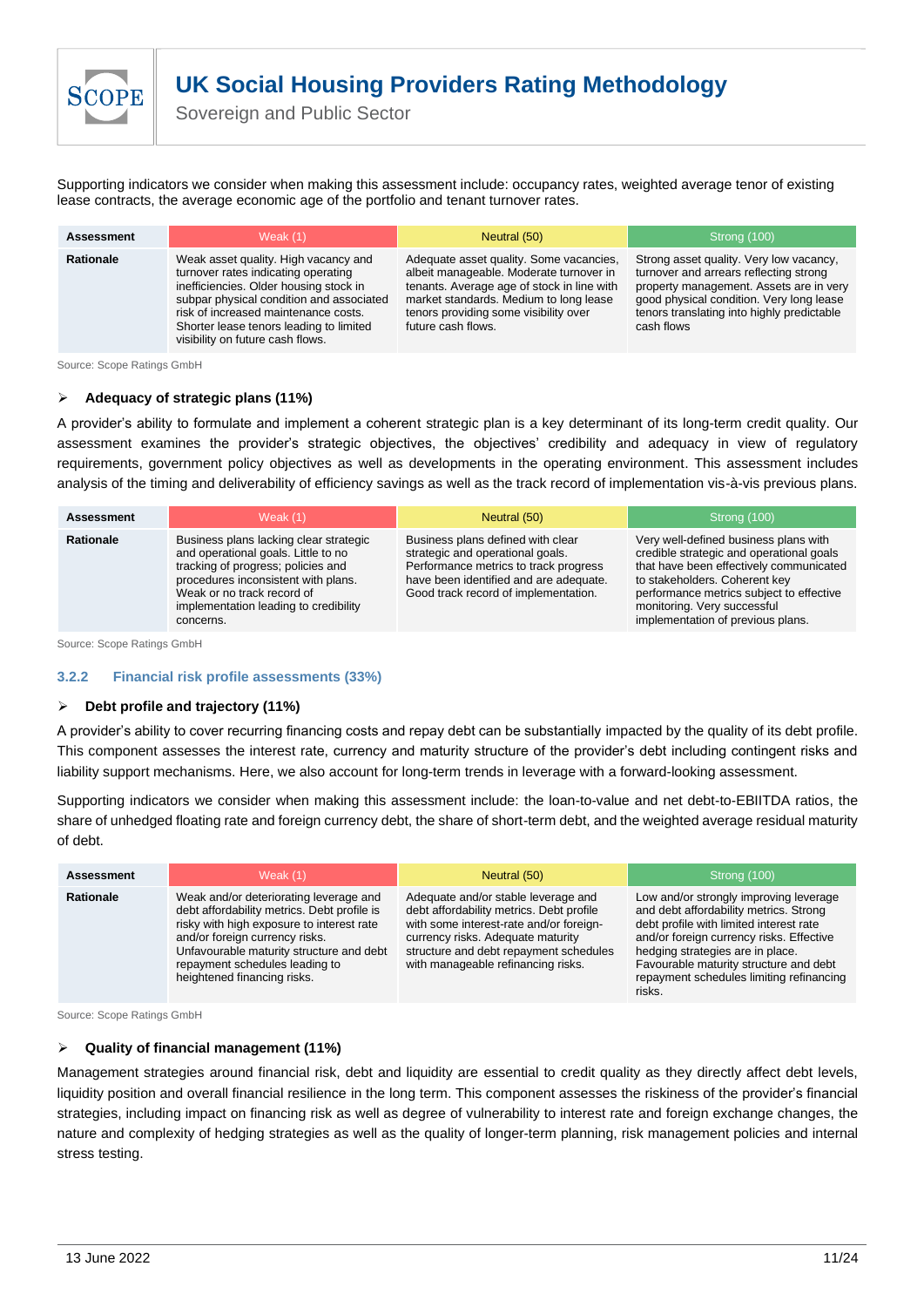

Sovereign and Public Sector

Supporting indicators we consider when making this assessment include: the regulator's financial viability grade or other similar metrics

| <b>Assessment</b> | Weak $(1)$                                                                                                                                                                                                                                                                                    | Neutral (50)                                                                                                                                                                                                                                                                                               | Strong (100)                                                                                                                                                                                                                                                                                                                                                                                                           |  |  |  |
|-------------------|-----------------------------------------------------------------------------------------------------------------------------------------------------------------------------------------------------------------------------------------------------------------------------------------------|------------------------------------------------------------------------------------------------------------------------------------------------------------------------------------------------------------------------------------------------------------------------------------------------------------|------------------------------------------------------------------------------------------------------------------------------------------------------------------------------------------------------------------------------------------------------------------------------------------------------------------------------------------------------------------------------------------------------------------------|--|--|--|
| <b>Rationale</b>  | Heavy reliance on borrowing to fund<br>maturing debt and capital expenditures.<br>Debt and financial management is<br>aggressive and/or lacks effective and<br>transparent policies. Financial forecasts<br>lacking sufficient credibility. Missing or<br>incomplete internal stress testing. | Some reliance on borrowing to fund<br>maturing debt and capital<br>expenditures. Adequate debt and<br>financial management which gives<br>clear quidelines, aligned with<br>regulatory standards. Credible financial<br>forecasts with an appropriate time<br>horizon. Internal stress tests<br>conducted. | Limited reliance on borrowing to fund<br>maturing debt and capital expenditures.<br>Very conservative debt and financial<br>management with detailed and well-<br>designed policies. Internal debt limits exist<br>and are abided by. Prudent financial<br>forecasts with a long time horizon that<br>identify potential risks well in advance.<br>Regular stress testing across a wide range<br>of adverse scenarios. |  |  |  |

Source: Scope Ratings GmbH

#### ➢ **Liquidity position (11%)**

The liquidity position is important in assessing a provider's ability to service debt on time and in full and provides insights into the provider's resilience to financial shocks. We consider average cash buffers, minimum cash reserves, committed bank credit lines, access to debt capital markets. Our assessment of resilience to shocks considers elements such as the impact on liquidity of a temporary loss of access to external funding lines. Adequate access to liquidity is especially important for more capital-intensive social housing providers.

Supporting indicators we consider when making this assessment include: the internal and external liquidity coverage ratios.

| <b>Assessment</b> | Weak (1)                                                                                                                                                                                                                                            | Neutral (50)                                                                                                                                                                                    | Strong (100)                                                                                                                                                                                                                                                                                                                                                                                                                                                                                                                                                     |
|-------------------|-----------------------------------------------------------------------------------------------------------------------------------------------------------------------------------------------------------------------------------------------------|-------------------------------------------------------------------------------------------------------------------------------------------------------------------------------------------------|------------------------------------------------------------------------------------------------------------------------------------------------------------------------------------------------------------------------------------------------------------------------------------------------------------------------------------------------------------------------------------------------------------------------------------------------------------------------------------------------------------------------------------------------------------------|
| <b>Rationale</b>  | Liquidity management lacking clear<br>quidelines and/or failing to ensure<br>adequate internal liquidity coverage. No<br>or limited access to external liquidity.<br>High dependence on a single backup<br>facility for upcoming<br>liquidity need. | Appropriate liquidity management with<br>internal sources of cash covering all<br>short-term debt maturities. Access to<br>external liquidity with a relatively<br>diversified pool of lenders. | Prudent liquidity management practices<br>leading to highly comfortable cash buffers<br>covering multiple years of debt service.<br>Very strong access to external liquidity via<br>capital market access and/or a highly<br>diversified pool of lenders. Provision of<br>detailed documentation on the sources of<br>liquidity risk and expectations regarding<br>liquidity fluctuation under a stressed<br>scenario. Policies on liquidity management<br>and the limitation of related risks exist.<br>Proven resilience of strong market access<br>over time. |

Source: Scope Ratings GmbH

#### <span id="page-11-0"></span>**3.2.3 ESG risk profile assessments (33%)**

ESG considerations are material to social housing providers' risk profiles and are captured in our assessment of the institutional framework [\(Chapter 2\)](#page-4-0), and via the uplift factor [\(Chapter 4\)](#page-15-1). In addition, governance considerations are captured in our assessment of quality of financial management [\(Chapter 3.2.1\)](#page-10-0) and the adequacy of a provider's strategic plans [\(Chapter 3.2.2\)](#page-9-0).The ESG risks captured in this section reflect factors which are relevant for the stand-alone credit profile of providers and are not already captured in other sections of the methodology.

#### ➢ **Environmental performance (11%)**

Governments are increasingly focusing on environmental standards and benchmarks, with more scrutiny of energy efficiency and the environmental impact of buildings. Providers managing properties displaying poor environmental profiles and low energy efficiency could face relatively high transition risks, given the costs of aligning portfolios with government standards. In contrast, more proactive providers as it relates to environmental standards could benefit from favourable regulatory treatment. Providers that fail to ensure adequate energy efficiency could face regulatory pressure**,** including the need to invest heavily to meet market standards and reputational risk. This component examines the environmental impact of a provider's letting and development activities and analyses the policies and practices implemented to monitor and improve environmental performance.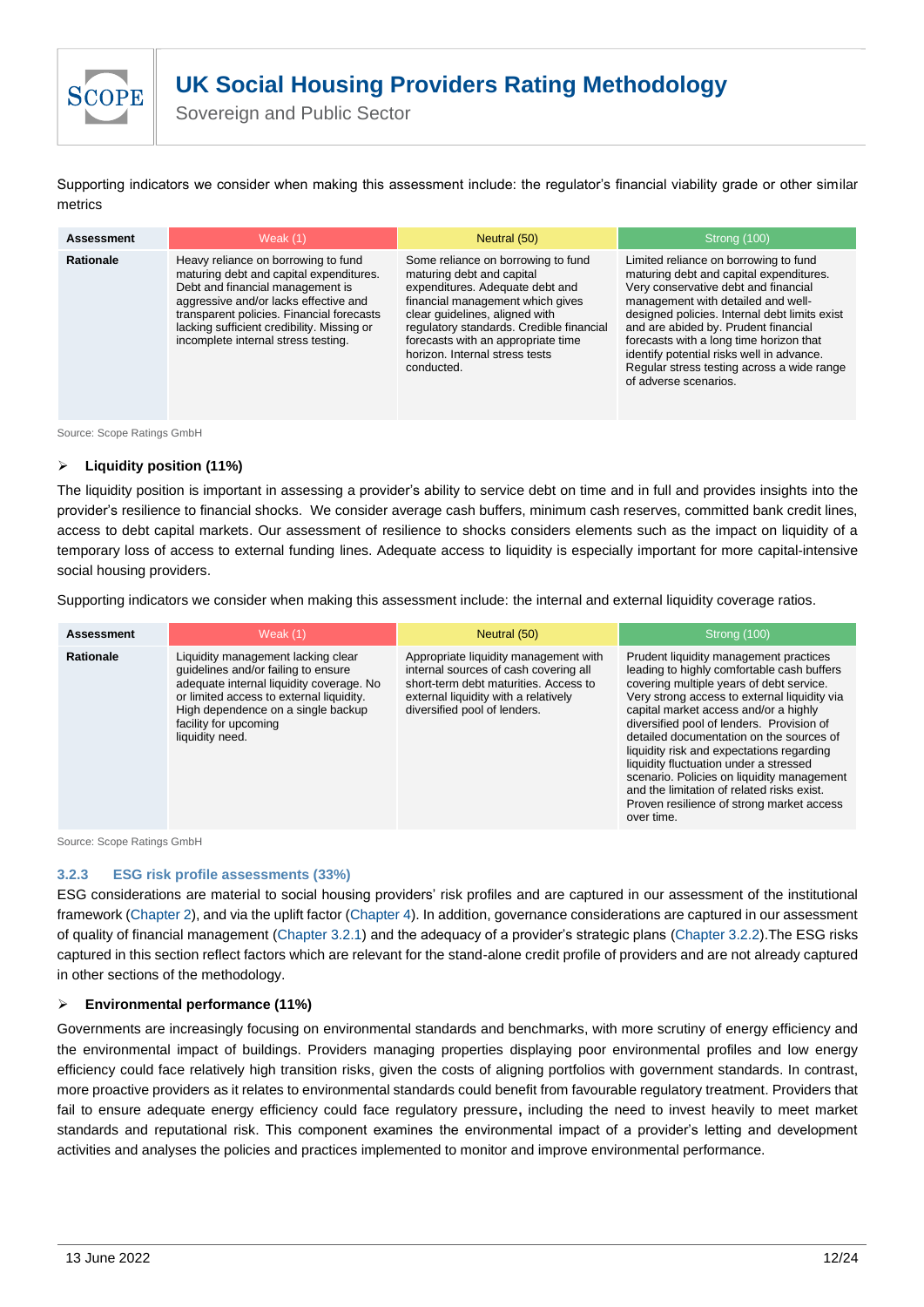Supporting indicators we consider when making this assessment include: the weighted average energy efficiency ratings and environmental impact ratings.

| <b>Assessment</b> | Weak $(1)$                                                                                                                                                                                                                                                                                | Neutral (50)                                                                                                                                                                                                                                            | Strong (100)                                                                                                                                                                                                                                                                                                                                                   |  |  |
|-------------------|-------------------------------------------------------------------------------------------------------------------------------------------------------------------------------------------------------------------------------------------------------------------------------------------|---------------------------------------------------------------------------------------------------------------------------------------------------------------------------------------------------------------------------------------------------------|----------------------------------------------------------------------------------------------------------------------------------------------------------------------------------------------------------------------------------------------------------------------------------------------------------------------------------------------------------------|--|--|
| <b>Rationale</b>  | Lack of adequate monitoring of the<br>environmental impact of activities. Few if<br>any policies implemented that materially<br>mitigate the environmental impact of<br>activities. Property portfolio's energy<br>efficiency and environmental impact<br>ratings below market standards. | Adequate monitoring of the<br>environmental impact of activities. Steps<br>taken to mitigate the environmental<br>impact of activities. Property portfolio's<br>energy efficiency and environmental<br>impact ratings in line with market<br>standards. | Very robust monitoring of the<br>environmental impact of activities.<br>Environmental considerations at the core<br>of decision-making processes and<br>coherent plans to limit the environmental<br>impact of activities with tangible results.<br>Property portfolio's energy efficiency and<br>environmental impact ratings outperform<br>market standards. |  |  |

Source: Scope Ratings GmbH

**SCOPE** 

#### ➢ **Social impact of activities (11%)**

Social housing providers' core mission is to address housing affordability and availability challenges. It is also critical that the development and letting of affordable homes does not coincide with deteriorating safety and quality due to lack of investment in existing properties. Increasing political and regulatory pressures to empower residents are additional socially relevant considerations. Providers with material shortcomings in social responsibility could face regulatory action, reputational costs and lower public-sector support for their activities. This component assesses providers' social performance in terms of delivery of new social housing and addressing affordability challenges in their local markets, while accounting for regional differences in demand for their services. It also considers to degree to which providers' properties meet national safety and quality standards as well as how well providers foster resident empowerment, transparency and community outreach.

Supporting indicators we consider when making this assessment include: new social supply delivered relative to the total stock, the share of homes with compliant fire and gas safety assessments; and the share of homes meeting national quality standards.

| <b>Assessment</b> | Weak $(1)$                                                                                                                                                                                                                                                                   | Neutral (50)                                                                                                                                                                                                                                                                                    | Strong (100)                                                                                                                                                                                                                                                                                                                                                                            |  |  |
|-------------------|------------------------------------------------------------------------------------------------------------------------------------------------------------------------------------------------------------------------------------------------------------------------------|-------------------------------------------------------------------------------------------------------------------------------------------------------------------------------------------------------------------------------------------------------------------------------------------------|-----------------------------------------------------------------------------------------------------------------------------------------------------------------------------------------------------------------------------------------------------------------------------------------------------------------------------------------------------------------------------------------|--|--|
| <b>Rationale</b>  | Lack of adequate monitoring of social<br>impact of activities. Limited progress in<br>delivering new affordable homes. Few or<br>no policies to improve resident<br>satisfaction and/or empowerment.<br>Shortcomings in the security, quality and<br>affordability of homes. | Adequate monitoring of social impact of<br>activities. Substantial progress in<br>delivering new affordable homes.<br>Coherent policies in place to improve<br>residents' satisfaction and/or<br>empowerment. Security, quality and<br>affordability of homes in line with market<br>standards. | Very robust monitoring of social impact<br>of activities is in place. Provider is a<br>critical contributor to the development of<br>affordable homes in its area(s) of<br>operations. Provider has taken ambitious<br>steps to ensure strong resident voice and<br>satisfaction with tangible results.<br>Security, quality and affordability of<br>homes outperform market standards. |  |  |

Source: Scope Ratings GmbH

#### ➢ **Governance arrangements and reporting practices (11%)**

The strength of a provider's governance and a high quality of internal and external reporting processes support transparency and accountability as well as limit risk. We also assess the degree to which key personnel have adequate expertise and experience to effectively manage the organisation. The governance assessment is supported by considering the track record of providers' compliance with regulatory standards including consideration of publicly available governance grades from the respective regulator.

Supporting indicators we consider when making this assessment include: the regulator's governance grade or similar governance metrics.

| <b>Assessment</b> | Weak $(1)$                                                                                                                                                                                                                                                                                                                                                 | Neutral (50)                                                                                                                                                                                                                                                                                                                 | Strong (100)                                                                                                                                                                                                                                                                                                                                                                                     |  |  |
|-------------------|------------------------------------------------------------------------------------------------------------------------------------------------------------------------------------------------------------------------------------------------------------------------------------------------------------------------------------------------------------|------------------------------------------------------------------------------------------------------------------------------------------------------------------------------------------------------------------------------------------------------------------------------------------------------------------------------|--------------------------------------------------------------------------------------------------------------------------------------------------------------------------------------------------------------------------------------------------------------------------------------------------------------------------------------------------------------------------------------------------|--|--|
| <b>Rationale</b>  | Lack of a clearly defined code of<br>governance. Governing board has limited<br>oversight over operational developments,<br>leading to potential organisational risk.<br>Limited internal and external reporting.<br>Shortcomings in governance. Key<br>personnel lack the adequate expertise<br>and experience to effectively manage the<br>organisation. | Clearly defined code of governance.<br>Governing board has oversight over key<br>aspects of operations. Good internal and<br>external reporting practices with<br>essential information disclosed to key<br>stakeholders. Key personnel have<br>adequate expertise and experience to<br>effectively manage the organisation. | Robust governance systems and<br>structures. Governing board exercises<br>strong oversight and actively manages<br>organisational risk. Highly transparent<br>and effective reporting and disclosure<br>practices on all important aspects of<br>activities. Key personnel have extensive<br>expertise and experience as well as a<br>proven capacity to effectively manage<br>the organisation. |  |  |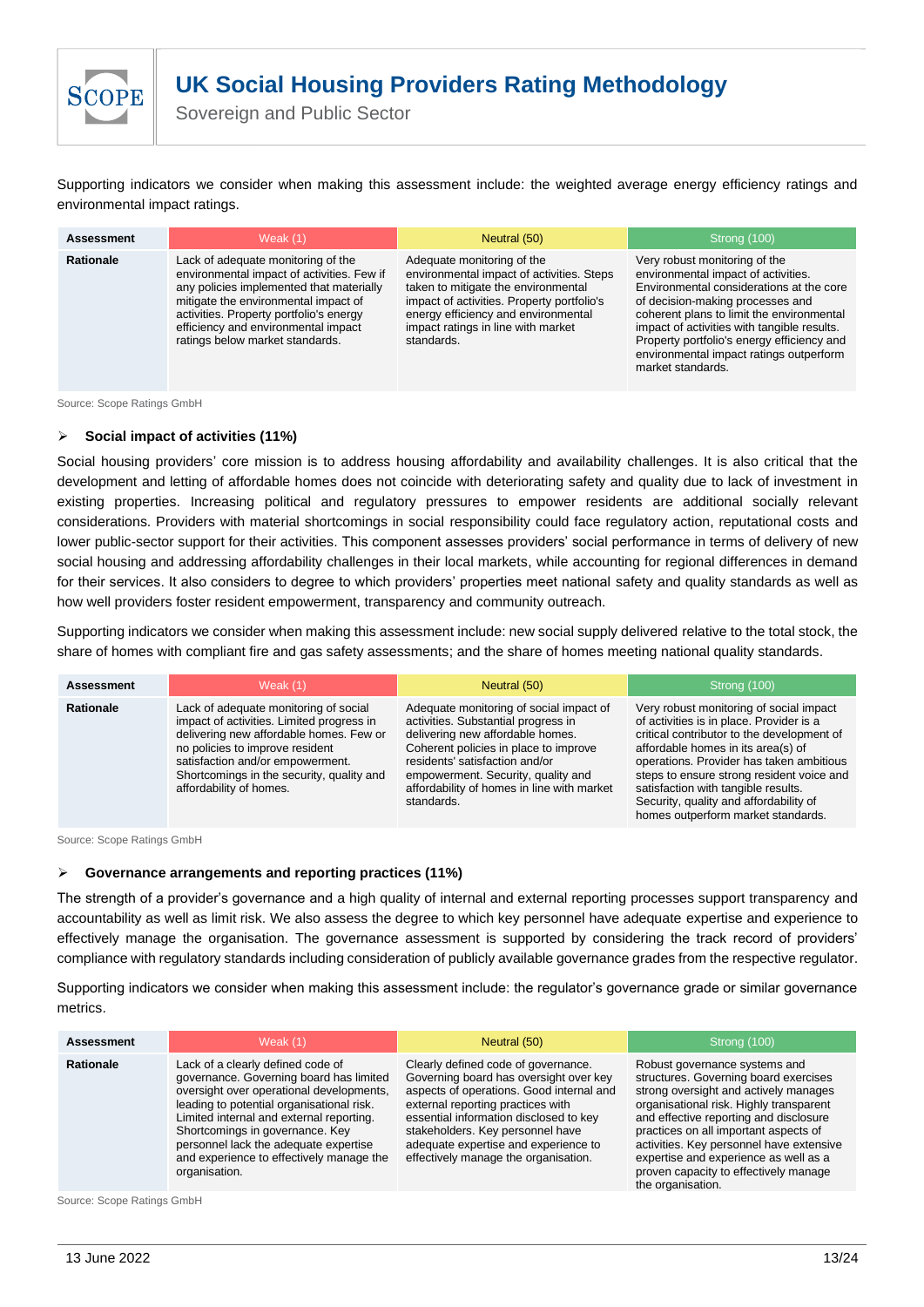

Sovereign and Public Sector

# <span id="page-13-0"></span>**3.2.4 Scorecard calculation**

The QS2 uses a scoring system with 1 point for an assessment of 'weak', 50 for a 'neutral' and 100 for a 'strong'. To determine the overall QS2 score, the assessment scores are weighted according to the scheme as summarised in **Figure 5**, resulting in a range from a maximum evaluation of 100 to a minimum evaluation of 1. For example, the highest (lowest) possible individual QS2 credit score of 100 (1) is achieved if the nine qualitative factors are assessed as 'strong' ('weak') across all categories.

# <span id="page-13-1"></span>**3.3 Core Variable Scorecard for Social Housing Providers**

We conduct the quantitative assessment of a provider's stand-alone credit profile by benchmarking the provider's performance across key credit metrics against that of peers operating under the same institutional framework. By comparing individual performance with those of other national peers, we acknowledge the high degree of interaction between the institutional framework and key credit metrics. This approach ensures that the ratios selected are more meaningful than applying absolute thresholds and allows us to make a comparative analysis across providers and across time, which is essential for consistency.

The CVS assessment covers two main risk pillars: i) the operational risk profile; and ii) the financial risk profile. The CVS acts primarily as a scoring tool that results in an indicative CVS score ranging from 1 (worst) to 100 (best). The lack of social housing provider defaults prevents us from adequately performing a statistical analysis of the probability of default. Therefore, the CVS serves as an analytical tool for assessing a provider's relative strengths and weaknesses by benchmarking select core quantitative metrics against the relevant performance of national peers, allowing us to identify positive and negative outliers and meaningful differences between the strongest and weakest entities.

#### <span id="page-13-2"></span>**3.3.1 Operational risk profile credit metrics (50%)**

#### **Figure 6. Four key credit metrics under the operational risk profile**

| <b>Risk pillar</b>    | Key credit metrics                  | Weights |
|-----------------------|-------------------------------------|---------|
|                       | Units under management (000's)      | 12.5%   |
| Operational           | EBITDA margin (% of total turnover) | 12.5%   |
| risk profile<br>(50%) | Arrears (% of rental income)        | 12.5%   |
|                       | Headline costs per unit (GBP 000's) | 12.5%   |

Source: Scope Ratings GmbH

## ➢ **Units under management (12.5%)**

This is a measure of the breadth and scope of operations of a provider and its relevance in the market. It captures a provider's market strength and ability to benefit from economies of scale. A large size often goes hand in hand with strong diversification, heightened resilience to shocks as well as more sophisticated management and operational policies.

## ➢ **EBITDA margin (12.5%)**

The EBITDA margin is an essential metric for the comparison of relative profitability of providers operating in the same sector and reporting under the same accounting principles. Additionally, it indicates a provider's financial strength and ability to generate cash from operating activities. Large EBITDA margins underpin a provider's capacity to generate sufficient cash flow to develop affordable housing, invest in existing stock and meet financial obligations.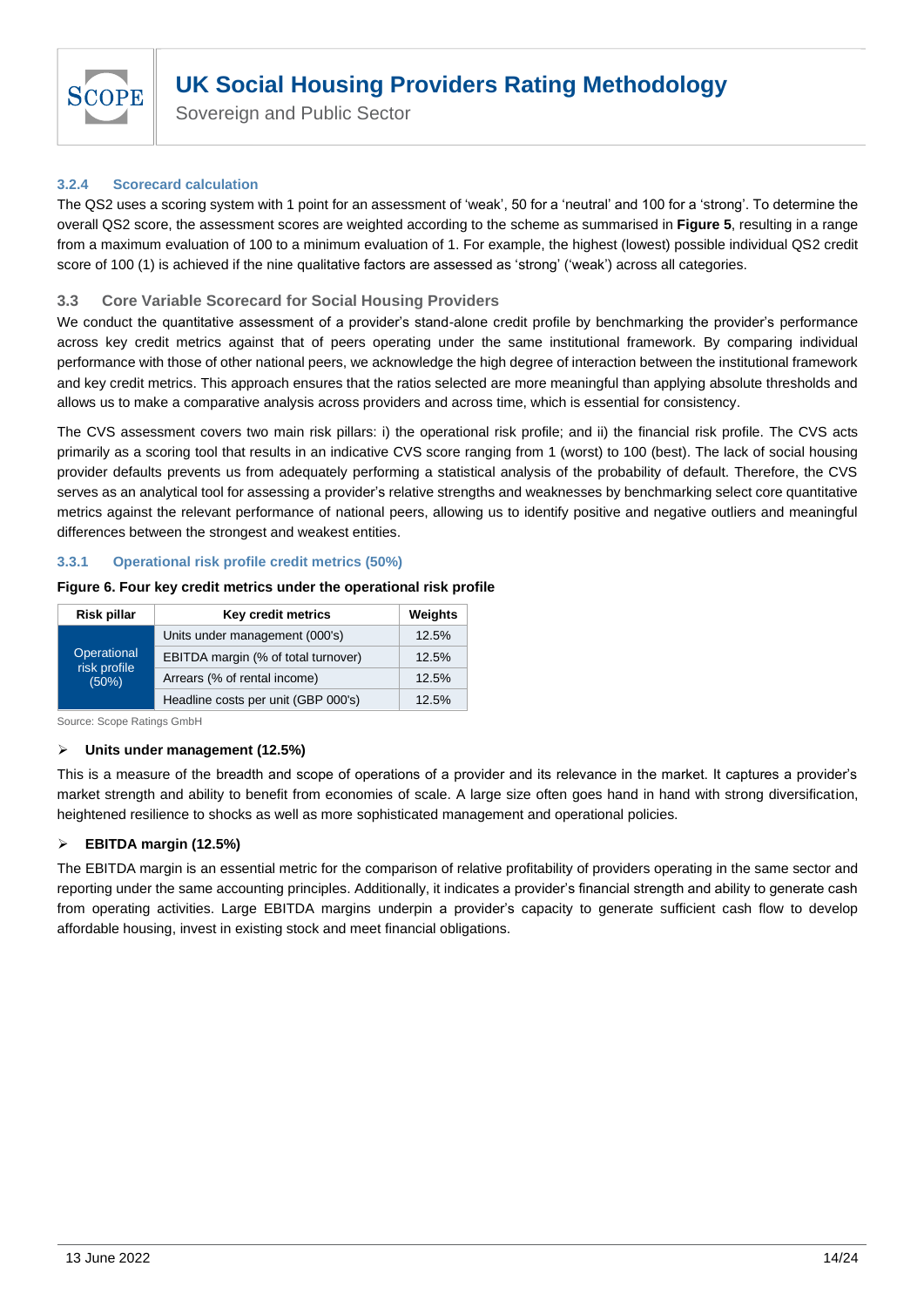

## ➢ **Headline social housing costs per unit (12.5%)**

Headline social housing costs per unit captures a provider's cost efficiency relative to its social housing rental base. Low costs per unit reflect a more efficient cost base and can support profitability.

# ➢ **Arrears (12.5%)**

Current tenant arrears as a percentage of rental income is a key performance indicator in assessing the efficiency of lettings and rent collection. High arrears are typically associated with poor rent collection, operating inefficiencies and low tenant quality. It can also reflect weaker tenant satisfaction and poor service quality.

## <span id="page-14-0"></span>**3.3.2 Financial risk profile credit metrics (50%)**

The following weights are assigned to the three main metrics based on our analytical judgment of their relative importance in assessing a given provider's individual credit profile:

## **Figure 7. Three key credit metrics under the financial risk profile**

| <b>Risk pillar</b>                     | Key credit metrics                | Weights |
|----------------------------------------|-----------------------------------|---------|
|                                        | Debt-to-adjusted assets ratio (%) | 25.0%   |
| <b>Financial risk</b><br>profile (50%) | EBITDA interest coverage (x)      | 15.0%   |
|                                        | Net debt/EBITDA (x)               | 10.0%   |

Source: Scope Ratings GmbH

## ➢ **Debt-to-adjusted assets (25%)**

The debt-to-assets ratio is an essential indicator of a provider's borrowing capacity. The ratio measures the proportion of assets (excluding cash and cash equivalents) that are being financed with debt. A high debt-to-assets ratio implies greater indebtedness, more limited financing flexibility and higher sensitivity to financial shocks while a low ratio supports a provider's access to finance under more favourable terms.

## ➢ **EBITDA interest coverage (15%)**

EBITDA interest coverage is an important measurement of a provider's financial position and ability to cover interest-related expenses using pre-tax income. The analysis of EBITDA interest coverage ratios over time illustrates a provider's financial capacity to meet its interest payment obligations. High EBITDA interest coverage ratios imply strong ability to meet interest expenses.

## ➢ **Net debt/EBITDA ratio (10%)**

The net debt/EBITDA ratio is a proxy of financial leverage that takes into account a provider's ability to decrease debt over time. The ratio measures a provider's debt payment obligations with its ordinary, unleveraged and untaxed cash flow generation. A higher net debt/EBITDA ratio indicates that a provider needs more time to repay its debt with operations at the current level.

## <span id="page-14-1"></span>**3.3.3 Scorecard calculation**

When calculating the CVS score, we use a minimum-maximum algorithm to determine a score for each of the seven key credit metrics. Scores range from 1 (worst) to 100 (best). We calculate the minimum and maximum for each credit metric and place providers within this defined range.

Providers with the strongest results for each credit metric receive the highest score and those with the weakest results receive the lowest score. In this case, a higher score corresponds to a stronger result. Conversely, if a lower score corresponds to a stronger result, we use the following formula to derive the score on a variable:

$$
1 + 99 \times [|(X - MAX)| / (MAX - MIN)]^4
$$

We use statistical analysis to exclude outliers (statistical noise) at either end of the distribution. This is conducted based on the median absolute deviation<sup>5</sup> which adds (subtracts) the median of the absolute difference between each observation and the median of the full sample multiplied by a constant to (from) the median of the sample. The scores for each metric are aggregated into a CVS score using the weights as summarised in **Figures 6** and **7**.

<sup>&</sup>lt;sup>4</sup> For example, if the MAX (MIN) of a hypothetical variable is identified as being the value 1 (-10), the score of a variable with a value of 0.3 would be derived using the following calculation: 1 + 99 x [│(X – MIN)│/ (MAX – MIN)] or 1 + 99 x [│(0.3 – -10)│/ (1 – -10)] = 93.7

<sup>5</sup> See 'Leys, C. et al. 2013. 'Detecting outliers: Do not use standard deviation around the mean, use absolute deviation around the median'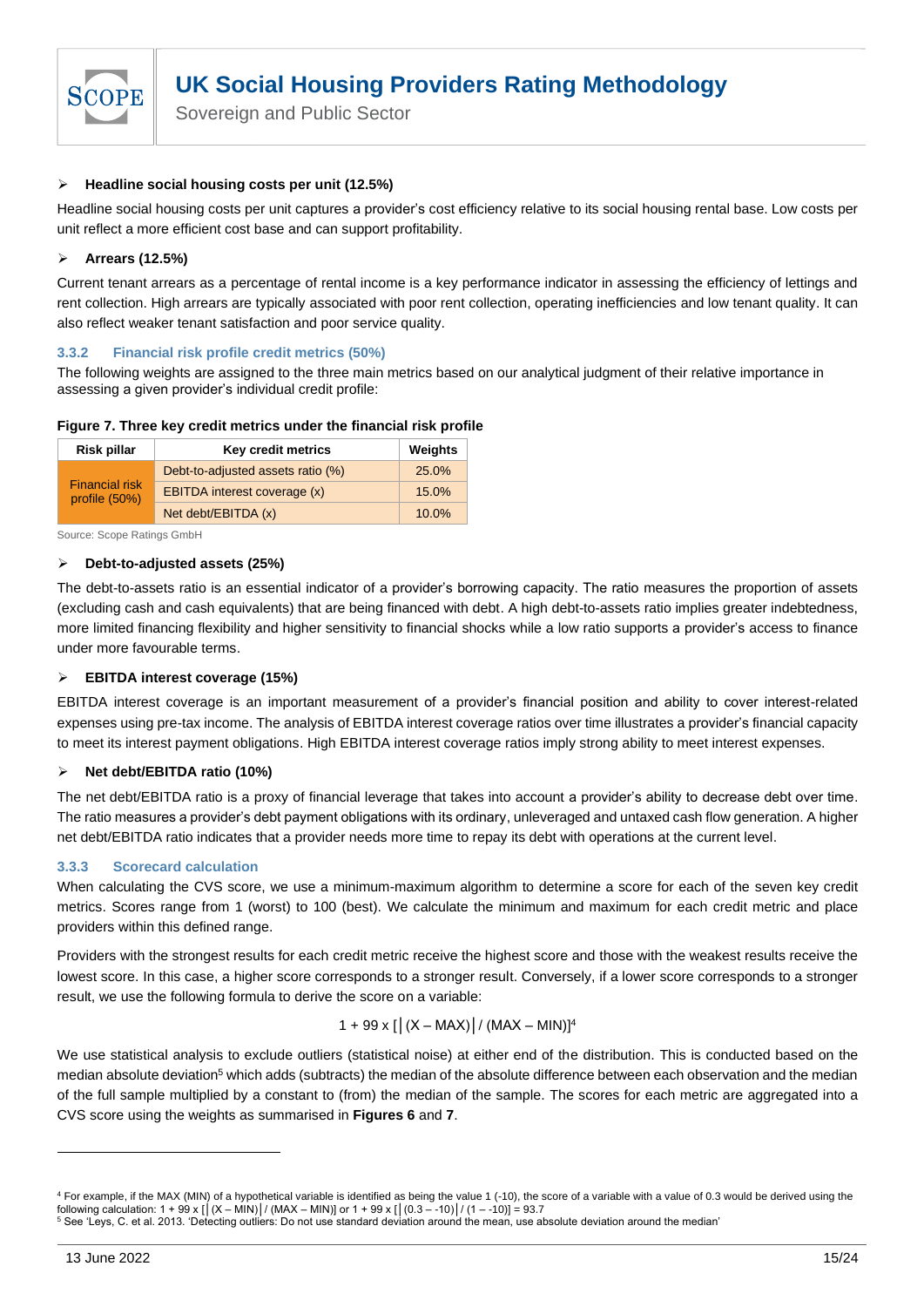

The CVS combines historical and current financial data. The CVS is therefore updated and monitored continuously. We use publicly available financial data. For most indicators, we calculate a three-year weighted average of the latest available data, by assigning a higher weight to the most recent year. For the others, we use the most recent data point (se[e Chapter 7.2\)](#page-21-0). A case study illustrating how we determine the CVS score in a hypothetical example is presented in [Chapter 7.1.](#page-19-1)

# <span id="page-15-0"></span>**3.4 Indicative baseline rating**

We apply a 50% weighting to both scorecards. We use a scoring system from 1 to 100 which results in a QS2 score and a CVS score. The two scores result in an indicative stand-alone credit score which is calculated as a simple average of the two. We map the score derived by the application of the scorecard to an indicative baseline rating, as depicted in **Figure 8** below. This mapping also accounts for the indicative rating floor as determined in the institutional framework assessment (QS1), reflecting our view that there is a high level of interaction between the institutional framework overall and the credit quality of individual providers.

## **Figure 8. Interaction between the indicative rating floor and mapping table for indicative baseline ratings**

| <b>Rating floors</b>        |                        |             |              |             |             |             |                |                |              |       |        |      |
|-----------------------------|------------------------|-------------|--------------|-------------|-------------|-------------|----------------|----------------|--------------|-------|--------|------|
|                             | <b>Framework score</b> | $0 - 10$    | $10 - 20$    | $20 - 30$   | $30 - 40$   | 40-50       | 50-60          | 60-70          | 70-80        | 80-90 | 90-100 | 100  |
|                             | Indicative floor       | No floor    | $\mathbf{C}$ | cc          | CCC         | $b -$       | b              | $b+$           | bb-          | bb    | $bb+$  | bbb- |
|                             | Default                | $\mathbf 0$ |              |             |             |             |                |                |              |       |        |      |
|                             | C                      | 5           | $\mathbf 0$  |             |             |             |                |                |              |       |        |      |
|                             | cc                     | 10          | 5            | $\mathbf 0$ |             |             |                |                |              |       |        |      |
|                             | CCC                    | 15          | 11           | 5           | $\mathbf 0$ |             |                |                |              |       |        |      |
|                             | b-                     | 20          | 16           | 11          | 6           | $\mathbf 0$ |                |                |              |       |        |      |
|                             | b                      | 25          | 21           | 17          | 12          | 6           | $\mathbf 0$    |                |              |       |        |      |
| Indicative baseline ratings | $b+$                   | 30          | 26           | 22          | 18          | 13          | $\overline{7}$ | 0              |              |       |        |      |
|                             | bb-                    | 35          | 32           | 28          | 24          | 19          | 13             | $\overline{7}$ | $\mathbf{0}$ |       |        |      |
|                             | bb                     | 40          | 37           | 33          | 29          | 25          | 20             | 14             | 8            | 0     |        |      |
|                             | bb+                    | 45          | 42           | 39          | 35          | 31          | 27             | 21             | 15           | 8     | 0      |      |
|                             | bbb-                   | 50          | 47           | 44          | 41          | 38          | 33             | 29             | 23           | 17    | 9      | 0    |
|                             | bbb                    | 55          | 53           | 50          | 47          | 44          | 40             | 36             | 31           | 25    | 18     | 10   |
|                             | bbb+                   | 60          | 58           | 56          | 53          | 50          | 47             | 43             | 38           | 33    | 27     | 20   |
|                             | a-                     | 65          | 63           | 61          | 59          | 56          | 53             | 50             | 46           | 42    | 36     | 30   |
|                             | a                      | 70          | 68           | 67          | 65          | 63          | 60             | 57             | 54           | 50    | 45     | 40   |
|                             | $a+$                   | 75          | 74           | 72          | 71          | 69          | 67             | 64             | 62           | 58    | 55     | 50   |
|                             | aa-                    | 80          | 79           | 78          | 76          | 75          | 73             | 71             | 69           | 67    | 64     | 60   |
|                             | aa                     | 85          | 84           | 83          | 82          | 81          | 80             | 79             | 77           | 75    | 73     | 70   |
|                             | $aa+$                  | 90          | 89           | 89          | 88          | 88          | 87             | 86             | 85           | 83    | 82     | 80   |
|                             | aaa                    | 95          | 95           | 94          | 94          | 94          | 93             | 93             | 92           | 92    | 91     | 90   |

Source: Scope Ratings GmbH

#### <span id="page-15-1"></span>4. **Uplift factor**

# <span id="page-15-2"></span>**4.1 Overview**

In this third step in the analysis, we assess the government's capacity and willingness to provide exceptional support to a particular social housing provider. The application of this uplift factor can lead to an upward adjustment of the provider's indicative baseline rating by up to three notches. The extent of this upward notching is based on our assessment of: i) the government's 'capacity to provide a credit uplift'; and ii) the government's 'willingness to provide support'. An assessment of the government's willingness to provide extraordinary support, completed on a three-point scale of 'high', 'medium' and 'limited', is combined with the government's capacity to provide a credit uplift and mapped to an indicative ratings uplift.

# <span id="page-15-3"></span>**4.2 Sovereign capacity to provide a credit uplift**

Our assessment of a government's capacity to provide a credit uplift to a social housing provider is informed by the rating-differential between the UK sovereign rating and the provider's indicative baseline ratings. The higher (lower) this differential, the higher (lower) the capacity of a government to provide uplift to the creditworthiness of a given social housing provider. In cases where the social housing provider's baseline credit quality is equal to or above that of the sovereign, the capacity to provide support is assessed as 'limited', allowing for, in principle, an uplift only under extraordinary circumstances.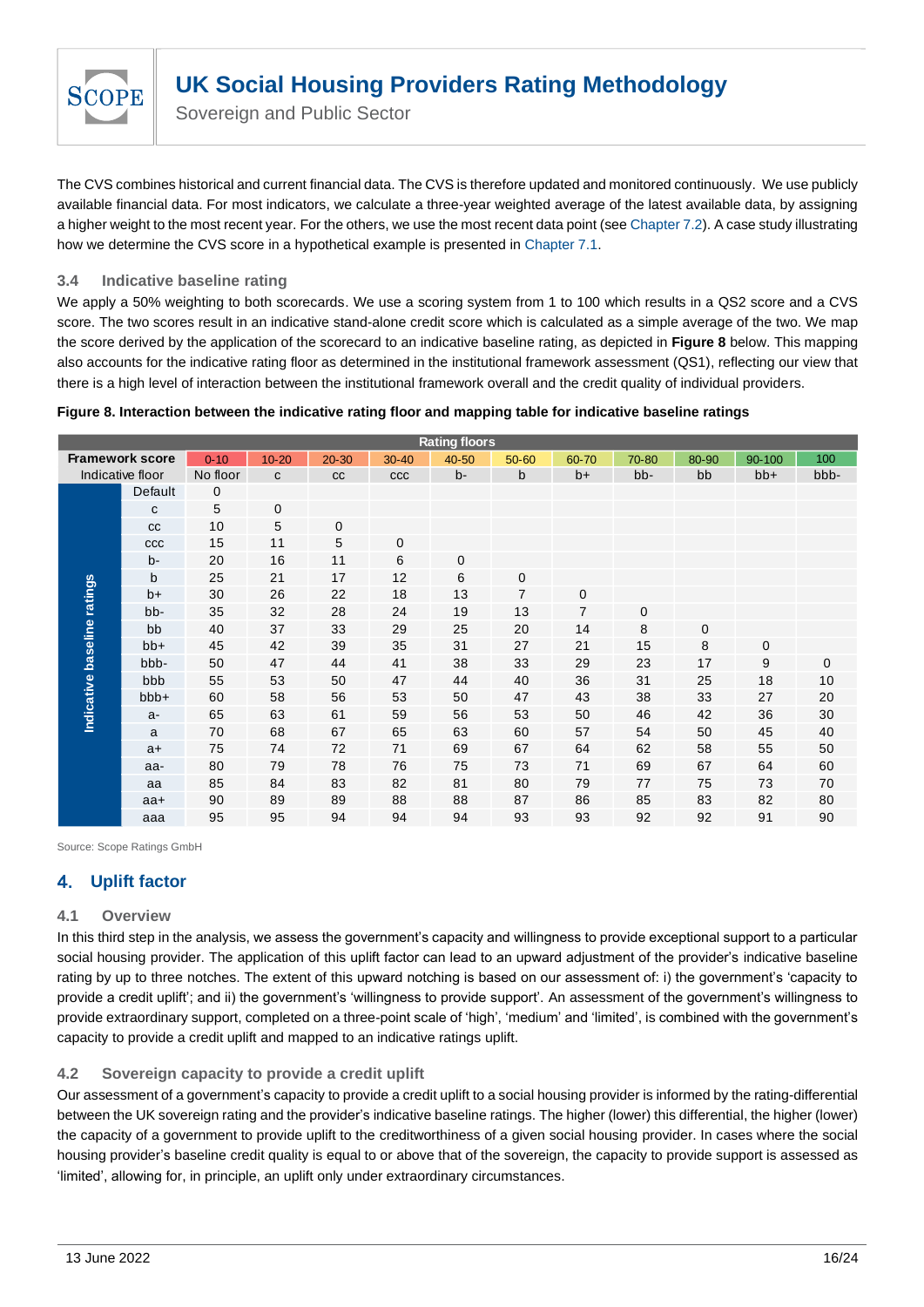

Sovereign and Public Sector

# <span id="page-16-0"></span>**4.3 Sovereign willingness to provide exceptional support**

Our assessment of the government's willingness to provide exceptional support is defined as the likelihood of such an action on a timely basis to prevent default of an individual provider. This assessment rests on i) the systemic importance of the provider to the government; ii) political interlinkages with local, regional and national governments iii) the implications the default of a provider or a disruption of in a provider's services might have. The more (less) systemic the provider and the higher (lower) the potential costs of its default for the government, the higher (lower) we assess the government's willingness to provide support to the provider.

This risk assessment is conducted on a three-point scale comprising of 'high', 'medium' and 'limited'. The rationales underpinning each assessment, including quantitative metrics are detailed in the qualitative assessment tables in the following sections.

# ➢ **Systemic importance to the government (33%)**

We view a provider's systemic importance as critical for determining the likelihood of exceptional support. We assess the systemic importance of a provider in view of its size, the number of tenants it houses, and the scale of contributions that the provider makes to the development of social housing, supporting important policy priorities of the UK government. We also assess local market dynamics and consider the presence of alternative social housing providers of similar services. We note that the systemic importance of a provider might vary over time.

Supporting indicators we consider when making this assessment include: the number of tenants and the number of new supply delivered.

| <b>Assessment</b> | Limited $(1)$                             | Medium (50)                            | <b>High (100)</b>                           |  |  |
|-------------------|-------------------------------------------|----------------------------------------|---------------------------------------------|--|--|
| <b>Rationale</b>  | Small size; limited contributions to new  | Moderate size and contributions to new | Large size and substantial contributions to |  |  |
|                   | social housing supply locally. Multiple   | social housing supply in its areas of  | increasing national social housing stocks.  |  |  |
|                   | alternative providers in regional markets | operations. Few alternatives providing | Very difficult to replace provider; few     |  |  |
|                   | with similar services. Limited importance | similar services. Medium importance to | alternatives exist. High systemic           |  |  |
|                   | to national government.                   | the national government.               | Importance to government.                   |  |  |

Source: Scope Ratings GmbH

## ➢ **Political interlinkages (33%)**

Social housing providers can have strong multilateral and/or bilateral relationships with local, regional as well as national governments through informal arrangements or through formal ones such as partnerships. Providers which benefit from extensive and publicised relationships with local, regional or national governments are more likely to benefit from exceptional support. Such support could prevent the substantial political and/or reputational costs of default for the government. We also include an assessment of any public declarations favouring support for a provider.

| Assessment       | Limited $(1)$                                                                                                                  | Medium (50)                                                                                                                                         | <b>High (100)</b>                                                                                                                                                                                                                                                                        |
|------------------|--------------------------------------------------------------------------------------------------------------------------------|-----------------------------------------------------------------------------------------------------------------------------------------------------|------------------------------------------------------------------------------------------------------------------------------------------------------------------------------------------------------------------------------------------------------------------------------------------|
| <b>Rationale</b> | Little to no direct links with local and<br>regional governments. No public<br>governmental declarations favouring<br>support. | Informal and formal relationships with<br>local, regional and/or national<br>governments. Instances of public<br>declarations in favour of support. | Extensive and widely acknowledged<br>informal and formal relationships with<br>local, regional and/or national<br>governments. Participation in joint<br>projects or partnerships with explicit<br>government backing. Public declarations<br>explicitly speaking to government support. |

Source: Scope Ratings GmbH

## ➢ **Default implications (33%)**

We view a provider's socio-economic and financial default implications for the government as another critical determinant of the likelihood of exceptional support. The greater the impact of a hypothetical default on local/regional communities as well as on local/regional economies the greater the likelihood of exceptional support. We also consider the knock-on effects for financial and funding positions of other social housing providers. In addition, a default scenario could entail significant financial costs for the government; this can be the case, for example, if the government has issued explicit government guarantees.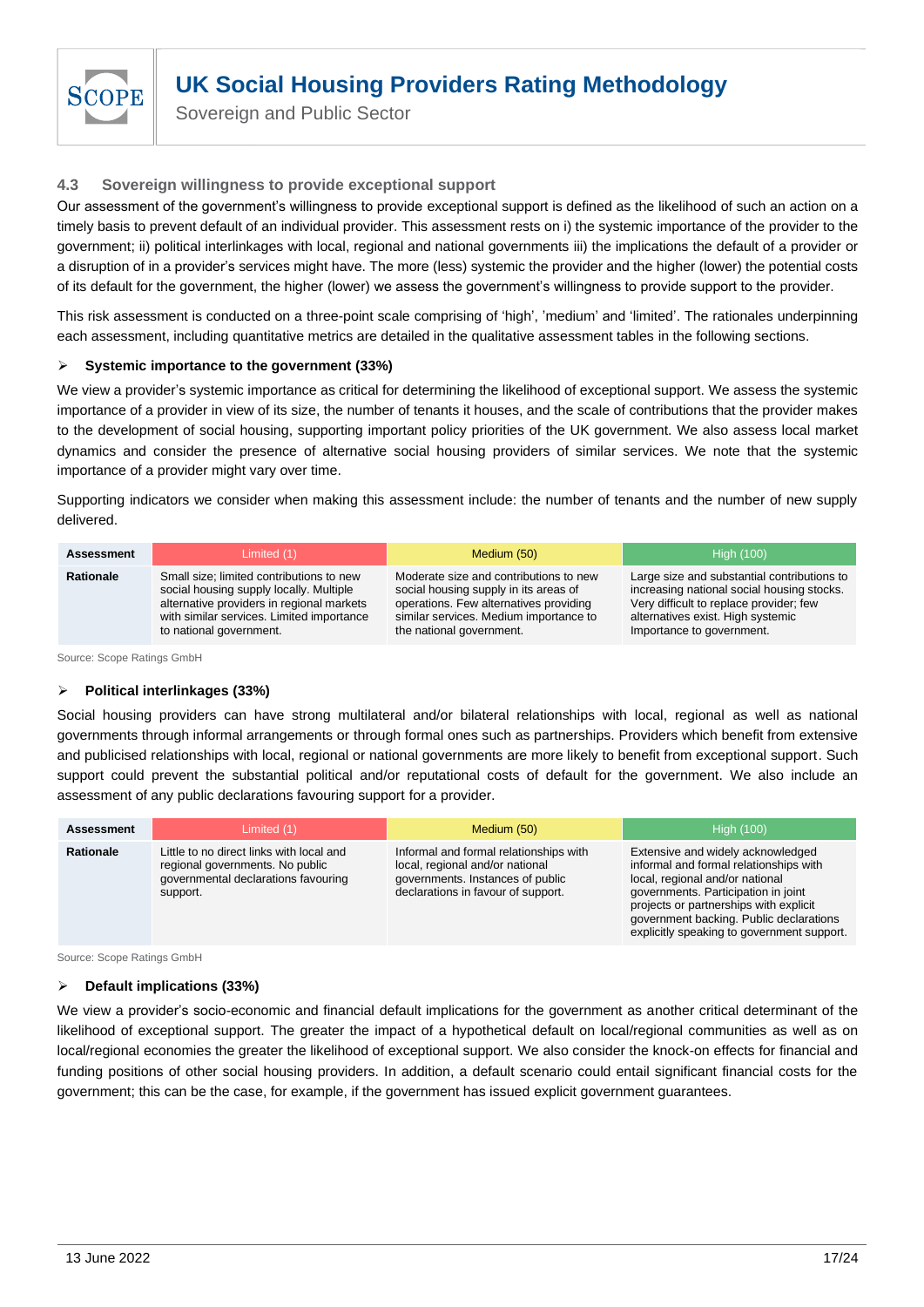

Sovereign and Public Sector

| <b>Assessment</b> | Limited (1)                                                                                                                                              | Medium (50)                                                                                                                                                                              | <b>High (100)</b>                                                                                                                                                                                                                                                                |
|-------------------|----------------------------------------------------------------------------------------------------------------------------------------------------------|------------------------------------------------------------------------------------------------------------------------------------------------------------------------------------------|----------------------------------------------------------------------------------------------------------------------------------------------------------------------------------------------------------------------------------------------------------------------------------|
| <b>Rationale</b>  | A default would have a minimal impact on<br>local communities and economies. No<br>material impact from a default on<br>government finances is expected. | A default would have some adverse<br>repercussions for local and/or regional<br>communities and economies. Other social<br>housing providers may face some albeit<br>manageable turmoil. | A default would pose substantial adverse<br>effects for local and/or regional<br>communities and economy. The financial<br>stability of the entire social housing sector<br>would be materially impacted.<br>Government finances could deteriorate<br>substantively as a result. |

Source: Scope Ratings GmbH

## <span id="page-17-0"></span>**4.4 Scorecard calculation**

The assessment for the government's willingness to provide support uses a scoring system assigning 1 point for an assessment of 'limited', 50 for a 'medium' and 100 for a 'high' assessment. To determine the overall willingness to provide exceptional support score, a simple average of these three qualitative assessments is calculated, resulting in a range from a maximum of 100 to a minimum of 1. For example, the highest (lowest) possible willingness to provide support score of 100 (1) is achieved if the three qualitative factors are assessed as 'high' ('limited') across all categories. In determining the uplift factor (QS3), we map the government's capacity to provide a credit uplift with the government's willingness to provide support score as shown below:

#### **Figure 9. Uplift factor scorecard (QS3)**

|                                            | Capacity to provide a credit uplift - Rating differential |              |                  |  |  |
|--------------------------------------------|-----------------------------------------------------------|--------------|------------------|--|--|
| <b>Willingness to</b><br>support - Score   | $\geq$ 4 notches                                          | 3 notches    | $\leq$ 2 notches |  |  |
| High<br>(score > 75)                       | $\leq$ +3 notches                                         | $+2$ notches | $+1$ notch       |  |  |
| Medium<br>$(25 \leq \text{score} \leq 75)$ | $\leq$ +2 notches                                         | $+1$ notch   | $+1$ notch       |  |  |
| Low<br>(score < 25)                        | $\leq$ +1 notch                                           | 0 notches    | 0 notches        |  |  |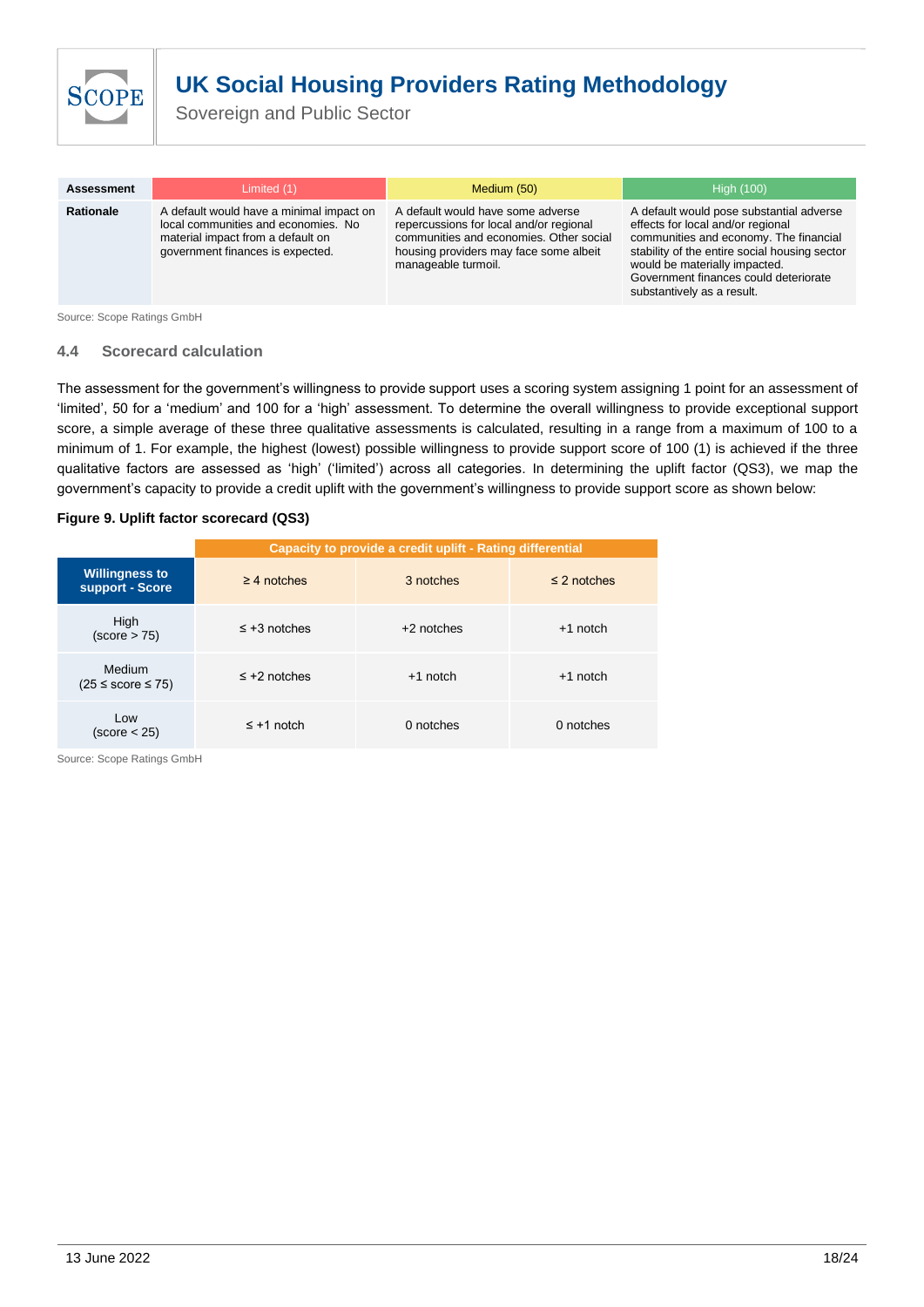

Sovereign and Public Sector

#### <span id="page-18-0"></span>**Additional considerations** 5.

<span id="page-18-4"></span>As a final step in our rating process, we account for additional considerations which are not fully captured in the previous sections. The final ratings are derived once the following additional considerations have been assessed:

# <span id="page-18-1"></span>**5.1 Additional downward adjustments and ratings below the indicative rating floor**

Our ratings approach indicatively limits the rating levels of a social housing provider on the lower end via the institutional framework assessment, which determines an indicative rating floor. This indicative rating floor reflects our view that a minimum degree of support exists for social housing providers in the UK. However, under exceptional circumstances, we may apply additional downward adjustments and adjust the credit rating below an indicative rating floor in deriving the final rating assignment.

This will be driven by, but not restricted to: i) an exceptionally weak liquidity position with no credible alternatives to access funding combined with an exceptionally unattractive portfolio of assets reducing the willingness of other providers to acquire the entity; ii) sizeable, growing and/or extremely risky contingent liabilities; iii) severe shortcomings in governance and/or financial management, leading to an exceptionally weak stand-alone credit profile; iv) direct conflicts with the government and/or regulatory authorities, and/or violation of regulatory standards and agreed principles, thus casting doubt on the authorities' willingness to provide support under worst-case scenarios; and/or v) a recent history of default/debt restructuring.

# <span id="page-18-2"></span>**5.2 Adjustments if the baseline rating is above that of the sovereign and criteria to be rated above the sovereign**

Our indicative baseline ratings are not automatically capped at the sovereign rating. We recognise that the credit quality of social housing providers is intertwined with that of supporting governments given the typically central role that the government plays in underpinning the long-term viability of the entire social housing sector. In addition, social housing providers' activities are usually limited to the domestic market, increasing their exposure to any deterioration in sovereign creditworthiness. As a result, if the indicative baseline rating of a provider is higher than that of the sovereign, we would only allow the final rating of the provider to pierce that of the sovereign under exceptional circumstances that would need to be justified on a case-by-case basis. Otherwise, the rating of the provider would be adjusted downward to match that of the UK sovereign.

To justify a rating above the that of the UK sovereign, the provider must be exceptionally resilient to sovereign default-related shocks, reflected in: i) an exceptionally strong stand-alone credit profile relative to peers even under a scenario of substantial deterioration in revenues and asset valuations; ii) very comfortable ring-fenced internal cash buffers that cover multiple years of debt servicing requirements even after assuming haircuts to the liquidity held at domestic banks and in marketable securities and/or equities; iii) an ability to withstand a severe decline in property prices; and iv) little to no foreign currency and/or external debt exposures.

#### <span id="page-18-3"></span>6. **Accounting for group structures**

Some social housing providers are organised into housing groups. When assigning ratings to such providers, we assess the standalone credit profile of an entity while accounting for the formal and informal relationships that exist across the group. Our analysis of group structures includes the assessment of the strategic importance of individual group entities as it concerns the parent company's financial health. We also consider the extent of a parent's support to its subsidiary, including explicit guarantees or letters of credit. More implicit forms of parent commitment could be provided by name equality, the use of the same banks, or even common treasury operations.

In cases where the relationship between the subsidiary and the parent or group is sufficiently strong, we could align the rating analysis of the subsidiary with that of the group. This can be the case when we have sufficient confidence that additional financial resources can be allocated by the parent company to cover liquidity gaps within the group in a timely way. Similarly, a comprehensive overview of the overall group-level credit quality allows us to account for risks and exposures across the entire group including potential contingent liability risk arising from the financial difficulty of a single group entity.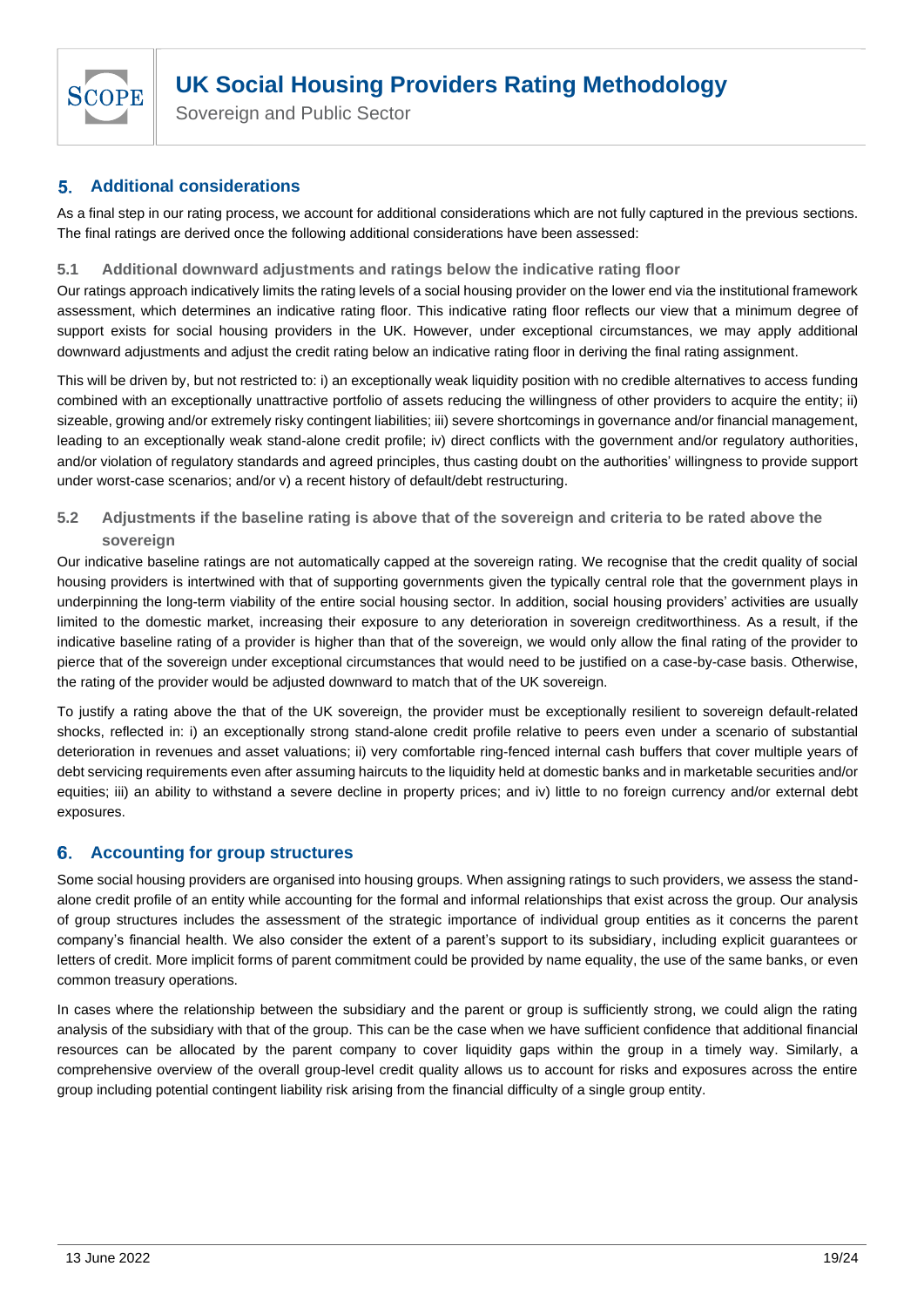

#### <span id="page-19-0"></span>**Appendixes** 7.

<span id="page-19-1"></span>**7.1 Case study: Stylised social housing provider rating<sup>6</sup>**

# ➢ **Step 1: Institutional framework assessment**

**Figure 10. Application of QS1**

| <b>Risk pillar</b>                        | Weight<br><b>Analytical component</b>                                                                                                                |     | <b>Assessment</b>   | <b>Score</b> |  |
|-------------------------------------------|------------------------------------------------------------------------------------------------------------------------------------------------------|-----|---------------------|--------------|--|
| <b>Overall institutional</b><br>framework | Stability, predictability and transparency of the<br>framework                                                                                       |     | Some support        | 25           |  |
| Social housing policy                     | Strategic importance of social housing as a policy<br>area                                                                                           | 20% | Strong support      | 50           |  |
| framework                                 | Government support schemes                                                                                                                           | 20% | Very strong support | 75           |  |
|                                           | Strength of regulatory standards and oversight                                                                                                       | 20% | Strong support      | 50           |  |
| <b>Regulatory framework</b>               | Intervention powers and track record                                                                                                                 | 20% | Some support        | 25           |  |
|                                           |                                                                                                                                                      |     |                     |              |  |
|                                           | 45                                                                                                                                                   |     |                     |              |  |
|                                           |                                                                                                                                                      |     |                     |              |  |
| <b>Framework score</b>                    | $0 \le x < 10$ $10 \le x < 20$ $20 \le x < 30$ $30 \le x < 40$ $40 \le x < 50$ $50 \le x < 60$ 60 $5 \le x < 70$ 70 $5 \le x < 80$ 80 $5 \le x < 90$ |     | $90 \leq x <$       | $x = 100$    |  |

As a first step, we assess the supportiveness of the domestic institutional framework, as detailed in [Chapter 2.2.](#page-4-2) The outcome is used to determine the indicative rating floor for social housing providers operating in a hypothetical framework. The institutional framework score resulting from the assessments is 45 out of 100, resulting in an indicative rating floor of b-. Framework score<br>
Indicative rating floor<br>
As a first step, we assess the suppoused to determine the indicative rat<br>
framework score resulting from the a<br>
Framework score<br>
Framework score<br>
Framework score<br>
Framework score<br>

**Indicative rating floor** No floor c cc ccc **b- b**- **b** b+ bb- bb bb+ bbb-

<sup>&</sup>lt;sup>6</sup> This hypothetical case study does not reflect Scope's view of the UK's institutional framework or the fundamentals for any specific social housing provider. It is presented here purely for illustrative purposes.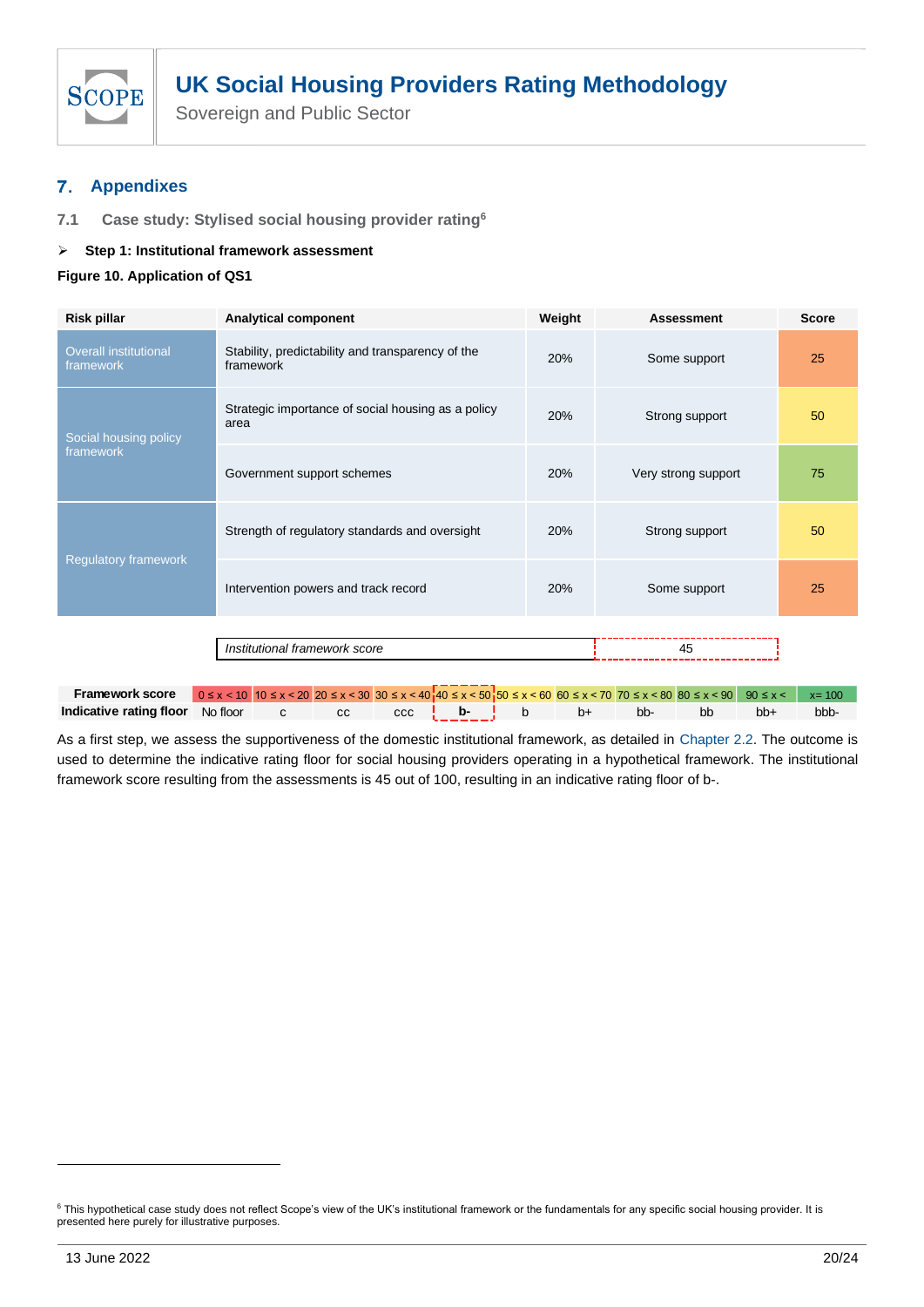

Sovereign and Public Sector

# ➢ **Step 2: Stand-alone credit profile and indicative baseline rating**

#### **Figure 11. Application of the QS2 Figure 12. Application of the CVS**

| Risk pillar                       | Qualitative criteria                                               | Weights | QS<br>score | <b>Risk pillar</b>                | <b>Quantitative metrics</b>              | Weights    | <b>CVS</b><br>score |
|-----------------------------------|--------------------------------------------------------------------|---------|-------------|-----------------------------------|------------------------------------------|------------|---------------------|
|                                   | Diversification, revenue structure<br>& operating margin stability | 11.1%   | 100         |                                   | Units under management                   | 12.5%      | 82.3                |
| Operational risk<br>profile (33%) | Asset quality                                                      | 11.1%   | 50          |                                   | <b>EBITDA</b> margin                     | 12.5%      | 59.9                |
|                                   | Adequacy of strategic plans                                        | 11.1%   | 50          | Operational risk profile<br>(50%) | Arrears                                  | 12.5%      | 44.0                |
|                                   | Debt profile and trajectory                                        | 11.1%   | 1           |                                   | Headline costs                           | 12.5%      | 68.8                |
| Financial risk profile<br>(33%)   | <b>Quality of financial management</b>                             | 11.1%   | 50          |                                   | Debt-to-assets ratio                     | 25.0%      | 53.9                |
|                                   | Liquidity position                                                 | 11.1%   | 100         | Financial risk profile<br>(50%)   | <b>EBITDA</b> interest cover             | 15.0%      | 46.4                |
|                                   | Environmental performance                                          | 11.1%   | 50          |                                   | Net debt/EBITDA ratio                    | 10.0%      | 10.9                |
| i risk profile<br>(33%)           | Social impact of activities                                        | 11.1%   | 100         |                                   | Operational risk score                   | 31.9       |                     |
| ESG                               | Governance arrangements &<br>reporting practices                   | 11.1%   | 50          |                                   | Financial risk score<br><b>CVS</b> score | 21.5<br>53 |                     |
|                                   | QS score                                                           | 61      |             |                                   |                                          |            |                     |

The qualitative assessments are combined using a weighted average as presented in [Chapter 3.2](#page-15-1), resulting in a QS score of 61. The quantitatively derived CVS score is 53 using a weighted average as presented in [Chapter 3.3.](#page-13-1) The CVS and QS scores are combined using a simple average, resulting in a stand-alone credit score of 57. The indicative baseline rating is obtained by mapping the stand-alone credit score to the indicative rating floor (per QS1) using the table presented in Chapter 3.4, resulting an indicative baseline rating of a-.

**Figure 13. Deriving the indicative baseline rating of the provider**

| <b>Rating floors</b> |                        |             |                            |           |           |       |                |                |       |             |        |              |
|----------------------|------------------------|-------------|----------------------------|-----------|-----------|-------|----------------|----------------|-------|-------------|--------|--------------|
|                      | <b>Framework score</b> | $0 - 10$    | $10 - 20$                  | $20 - 30$ | $30 - 40$ | 40-50 | 50-60          | 60-70          | 70-80 | 80-90       | 90-100 | 100          |
|                      | Indicative floor       | No floor    | $\mathbf{C}$               | cc        | CCC       | b-    | b              | $b+$           | bb-   | bb          | $bb+$  | bbb-         |
|                      | Default                | $\mathbf 0$ |                            |           |           |       |                |                |       |             |        |              |
|                      | C                      | 5           | $\mathbf{0}$               |           |           |       |                |                |       |             |        |              |
|                      | cc                     | 10          | 5                          | 0         |           |       |                |                |       |             |        |              |
|                      | ccc                    | 15          | 11                         | 5         | 0         |       |                |                |       |             |        |              |
|                      | $b -$                  | 20          | 16                         | 11        | 6         | 0     |                |                |       |             |        |              |
|                      | $\mathsf{b}$           | 25          | 21                         | 17        | 12        | 6     | $\mathbf{0}$   |                |       |             |        |              |
| ratings              | $b+$                   | 30          | 26                         | 22        | 18        | 13    | $\overline{7}$ | $\mathbf 0$    |       |             |        |              |
|                      | bb-                    | 35          | 32                         | 28        | 24        | 19    | 13             | $\overline{7}$ | 0     |             |        |              |
|                      | bb                     | 40          | 37                         | 33        | 29        | 25    | 20             | 14             | 8     | $\mathbf 0$ |        |              |
|                      | $bb+$                  | 45          | 42                         | 39        | 35        | 31    | 27             | 21             | 15    | 8           | 0      |              |
|                      | bbb-                   | 50          | 47                         | 44        | 41        | 38    | 33             | 29             | 23    | 17          | 9      | $\mathbf{0}$ |
|                      | bbb                    | 55          | 53                         | 50        | 47        | 44    | 40             | 36             | 31    | 25          | 18     | 10           |
|                      | bbb+                   | 60          | 58                         | 56        | 53        | 50    | 47             | 43             | 38    | 33          | 27     | 20           |
| Indicative baseline  | a-                     |             | Indicative baseline rating |           |           | 56    | 53             | 50             | 46    | 42          | 36     | 30           |
|                      | a                      | 70          | 68                         | 67        | 65        | 63    | 60             | 57             | 54    | 50          | 45     | 40           |
|                      | $a+$                   | 75          | 74                         | 72        | 71        | 69    | 67             | 64             | 62    | 58          | 55     | 50           |
|                      | aa-                    | 80          | 79                         | 78        | 76        | 75    | 73             | 71             | 69    | 67          | 64     | 60           |
|                      | aa                     | 85          | 84                         | 83        | 82        | 81    | 80             | 79             | 77    | 75          | 73     | 70           |
|                      | $aa+$                  | 90          | 89                         | 89        | 88        | 88    | 87             | 86             | 85    | 83          | 82     | 80           |
|                      | aaa                    | 95          | 95                         | 94        | 94        | 94    | 93             | 93             | 92    | 92          | 91     | 90           |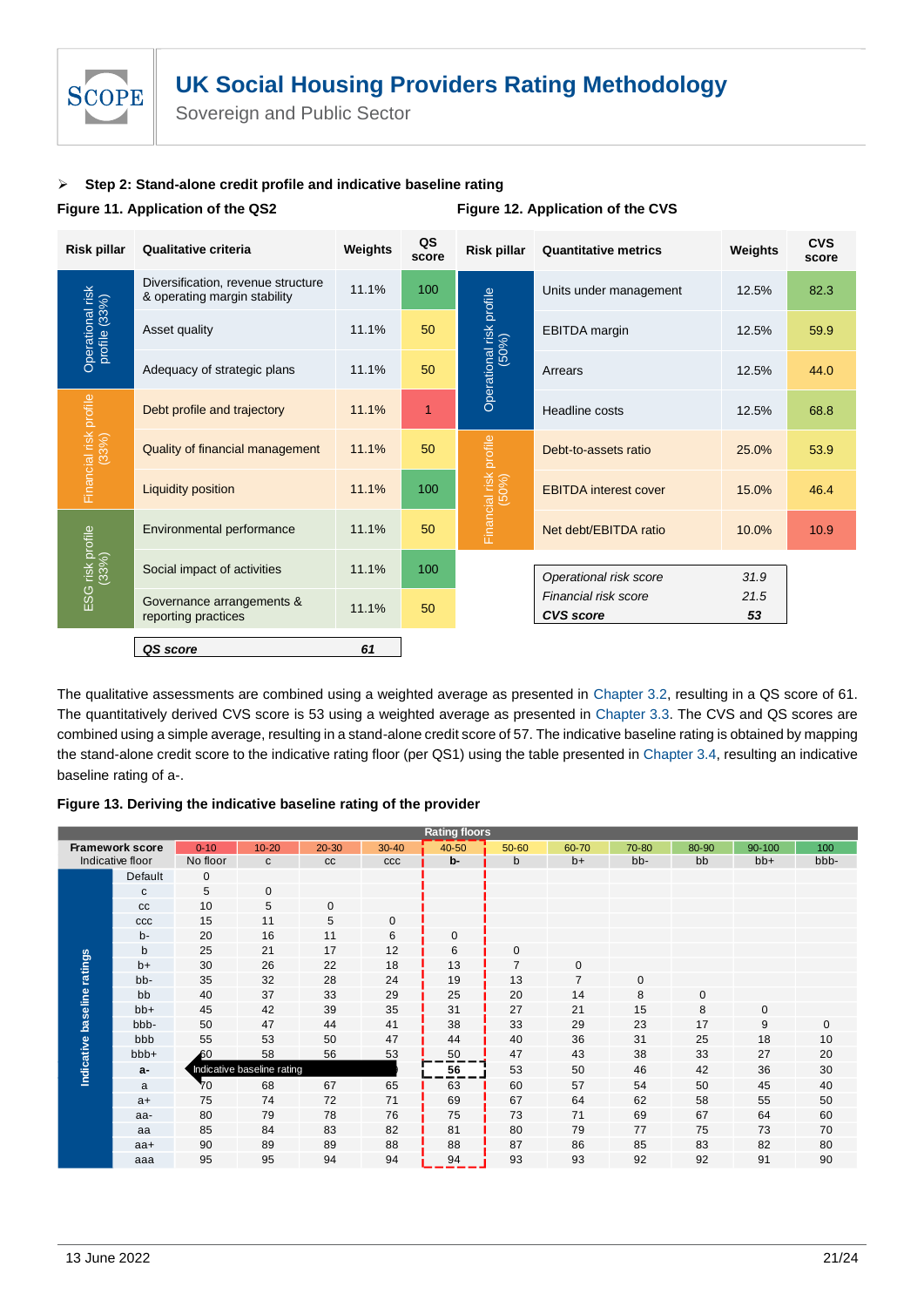

## ➢ **Step 3: Uplift factor**

We assess the government's capacity to provide a credit uplift by calculating the rating differential between the provider's indicative baseline rating (a-) and the sovereign rating (for this hypothetical example, AA-), which is equal to three notches. We also assess the willingness to support by analysing the provider's systemic importance (in this example: 'medium'), political interlinkages ('limited') and socio-economic and financial default implications ('medium'), which results in a probability of support score of 34. We map results of the rating differential to the willingness to support score, resulting in an upward notching of one notch.

# **Figure 14. Application of QS3**

|  |                                              | Capacity to provide a credit uplift - Rating differential |              |                  |  |  |
|--|----------------------------------------------|-----------------------------------------------------------|--------------|------------------|--|--|
|  | <b>Willingness to</b><br>support - Score     | $\geq$ 4 notches                                          | 3 notches    | $\leq$ 2 notches |  |  |
|  | High<br>(score > 75)                         | $\leq$ +3 notches                                         | $+2$ notches | $+1$ notch       |  |  |
|  | <b>Medium</b><br>$(25 \leq$ score $\leq$ 75) | $\leq$ +2 notches                                         | +1 notch     | $+1$ notch       |  |  |
|  | Low<br>(score < 25)                          | $\leq$ +1 notch                                           | 0 notches    | 0 notches        |  |  |

# ➢ **Step 4: Additional considerations**

As a final step, we capture any additional considerations as outlined in [Chapter 5.](#page-18-0) In this example, we assume that such exceptional considerations do not apply for this provider and make no added adjustments. As such, the final rating for this hypothetical social housing provider is **A**.

## <span id="page-21-0"></span>**7.2 Key credit metrics used in the Core Variable Scorecard**

| Variable                                       | <b>Description</b>                                                                                                                                                                                                                                                                                                                                                         | <b>CVS calculation</b>                                                        |  |  |  |  |  |
|------------------------------------------------|----------------------------------------------------------------------------------------------------------------------------------------------------------------------------------------------------------------------------------------------------------------------------------------------------------------------------------------------------------------------------|-------------------------------------------------------------------------------|--|--|--|--|--|
| <b>Operational risk profile</b>                |                                                                                                                                                                                                                                                                                                                                                                            |                                                                               |  |  |  |  |  |
| Units under management ('000s)                 | Total number of social and non-social housing units owned<br>or managed by the provider                                                                                                                                                                                                                                                                                    | Latest data point; application of a natural<br>logarithmic function           |  |  |  |  |  |
| EBITDA margin (%)*                             | [EBITDA = (operating surplus/deficit<br>- gain/loss on disposal of fixed assets<br>- amortised government grant<br>+ interest receivable<br>+ total depreciation charge)]<br>/ turnover                                                                                                                                                                                    | Three-year weighted average; application<br>of a linear function              |  |  |  |  |  |
| Headline social costs per unit<br>(GBP '000s)* | (Operating expenditure for social housing letting<br>+ operating expenditure for social housing services<br>+ major repairs expenditure<br>Three-year weighted average; application<br>$+$ lease costs<br>of a linear function<br>+ capitalised major repairs expenditure<br>+ other costs for social housing activities)<br>/ total social housing units owned or managed |                                                                               |  |  |  |  |  |
| Arrears (%)                                    | Current tenant arrears<br>/ rental income                                                                                                                                                                                                                                                                                                                                  | Three-year weighted average; application<br>of a linear function              |  |  |  |  |  |
|                                                | <b>Financial risk profile</b>                                                                                                                                                                                                                                                                                                                                              |                                                                               |  |  |  |  |  |
| Debt-to-assets (%)                             | (Short-term debt<br>+ long-term debt<br>- cash and cash equivalents)<br>/ (total assets<br>- cash and cash equivalents)                                                                                                                                                                                                                                                    | Three-year weighted average; application<br>of a linear function              |  |  |  |  |  |
| Net debt/EBITDA (x)                            | (Short-term debt<br>+ long-term debt<br>- cash and cash equivalents<br>+ amounts owned to group undertakings<br>+ finance lease obligations)<br>/ (EBITDA)                                                                                                                                                                                                                 | Three-year weighted average; application<br>of a linear function              |  |  |  |  |  |
| <b>EBITDA interest cover (x)*</b>              | <b>FBITDA</b><br>/ (interest capitalised<br>+ interest payable)                                                                                                                                                                                                                                                                                                            | Three-year weighted average; application<br>of a natural logarithmic function |  |  |  |  |  |

\* Adapted from the Regulator of Social Housing's Value for Money Metrics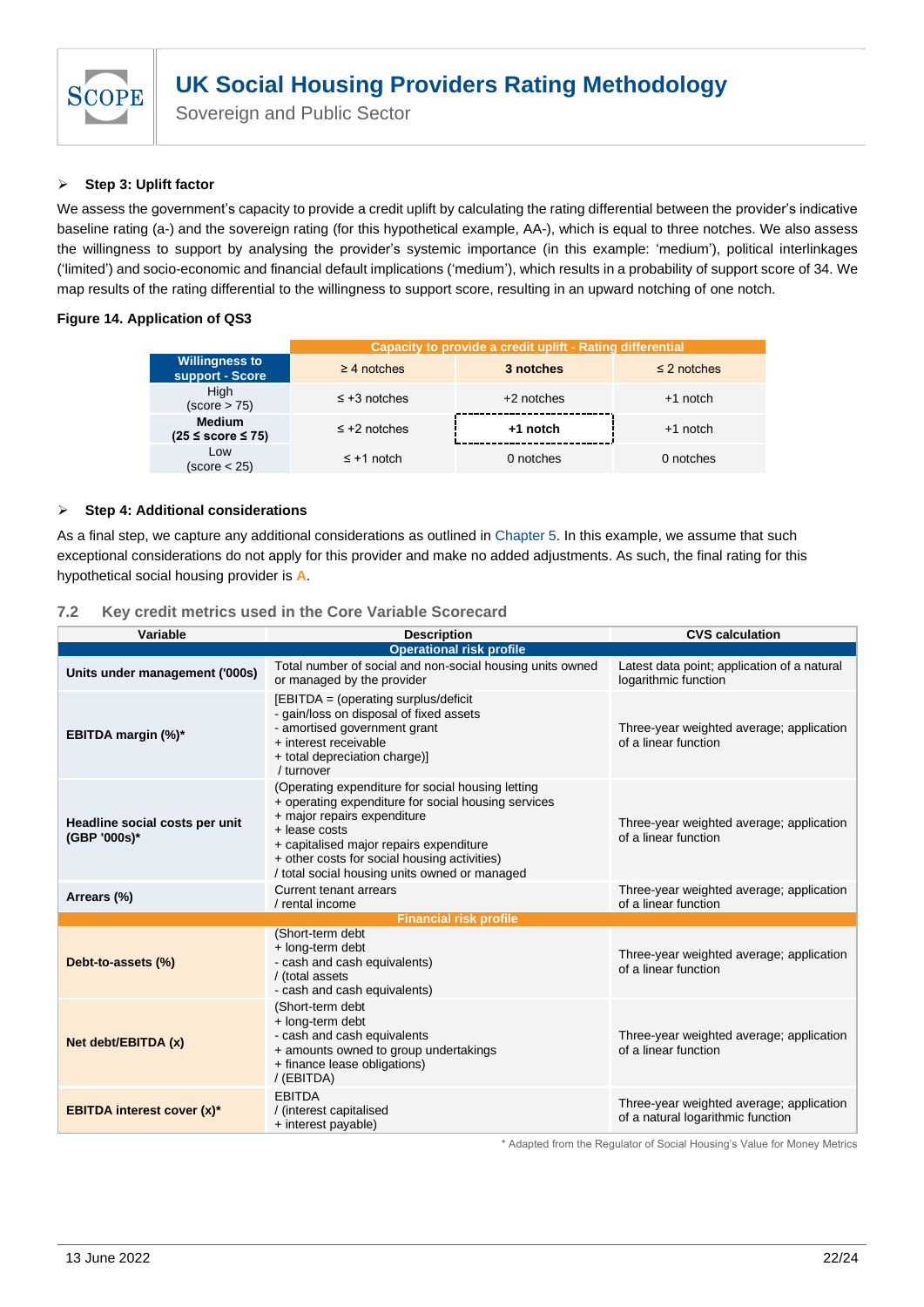

Sovereign and Public Sector

# <span id="page-22-0"></span>**7.3 Relationship between long-term and short-term ratings**

[Scope's Rating Definitions](https://www.scoperatings.com/classic/resources/download/Scope_Ratings_Rating_Definitions_2020.pdf) apply to UK social housing providers and their long-term and short-term debt obligations.

See [Scope's Rating Definitions](https://www.scoperatings.com/classic/resources/download/Scope_Ratings_Rating_Definitions_2020.pdf) for more information on long-term and short-term rating scales. The long-term issuer rating is a measure of a provider's fundamental credit quality, which also includes consideration of short-term risks related to the liquidity position and funding flexibility. Short-term ratings are correlated with the long-term ratings but also include a strong emphasis on risks and considerations related to liquidity aspects, including an assessment of available cash, reserves in form of liquid assets, access to external short-term liquidity and flexibility in borrowing.

Our evaluation of short-term credit quality is typically highly correlated with our qualitative assessment of a provider's liquidity position (see [Chapter 3.2.2.\)](#page-10-0). In cases where two short-term ratings can be derived from the long-term rating, the higher short-term rating of the two would be selected when our assessment of the provider's liquidity position is either "strong" or "neutral". Conversely, if our assessment of the liquidity position is "weak", we would assign the lower of the two short-term ratings.

# <span id="page-22-1"></span>**7.4 Sources of information**

We conduct our analysis based on UK government policy and regulatory documents in addition to economic, fiscal and financial data produced by national authorities. Sources for our analysis of individual providers include annual reports, financial statements and investor relations presentations, in addition to internal documents and/or data provided by the issuer.